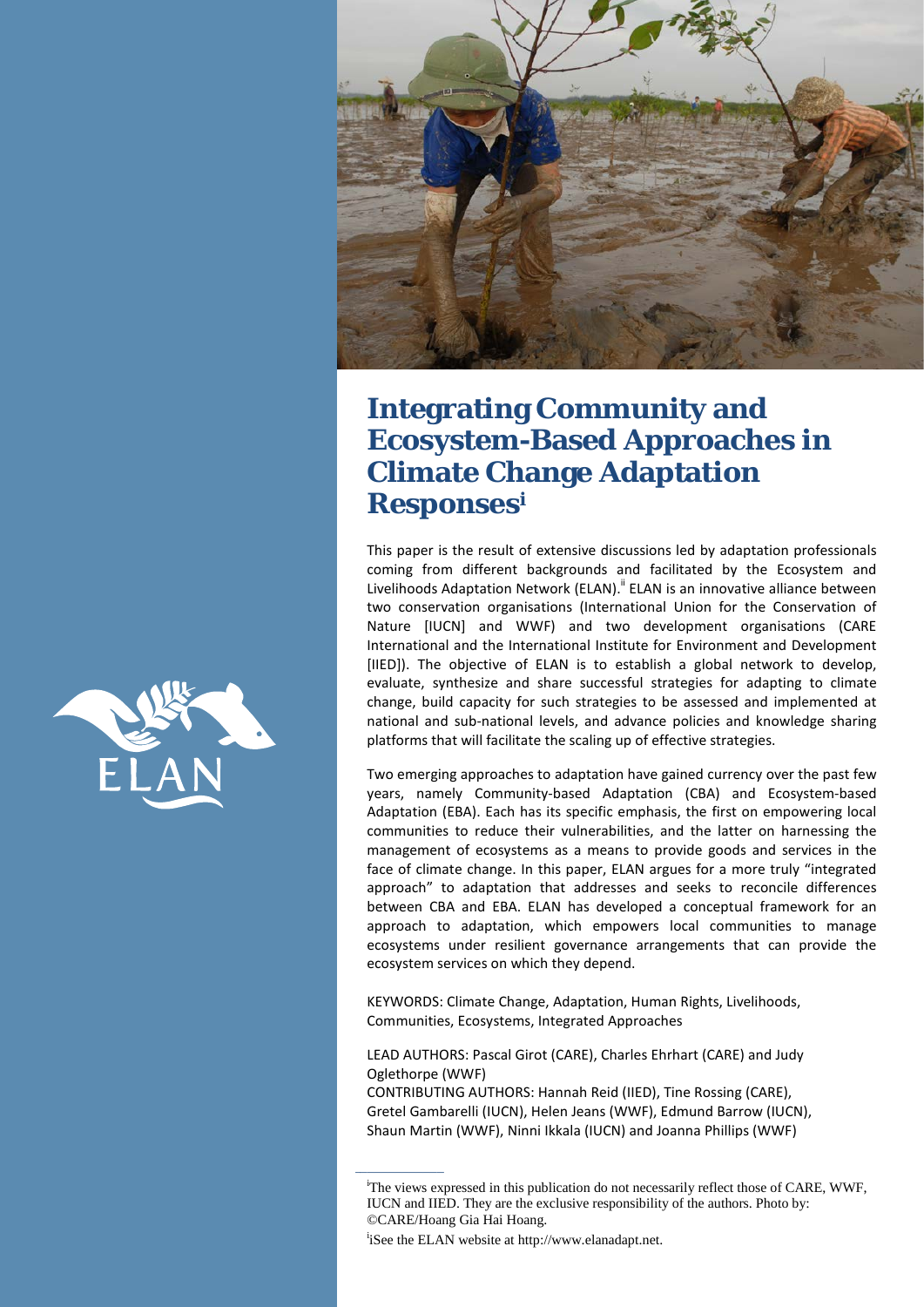

# **1. Introduction**

<span id="page-1-0"></span> $\overline{\phantom{a}}$ 

Climate change poses one of the greatest threats in history to the realisation of sustainable development, as climate hazards are increasingly impacting human communities and ecosystems alike.The world's poorest people and communities are most vulnerable to the impacts of climate change; they are on the frontline of a changing climate with everything to lose and little to cushion the blow. Climate change is having and is projected to impact the livelihood assets and to affect the rights of vulnerable people, especially those that are dependent on biodiversity and ecosystem services for food, water and shelter, and particularly in times of need or to meet contingencies. Climate change is also having a negative impact on traditional coping mechanisms and food security<sup>[1](#page-1-0)</sup> thereby increasing the vulnerability of the world's poor to famine and perturbations such as droughts, floods and diseases. Finally, likely climate change impacts on natural resources, $<sup>2</sup>$  $<sup>2</sup>$  $<sup>2</sup>$  species and ecosystems will reduce options for local and national development, and</sup> increase the pressure on the remaining terrestrial, freshwater and marine habitats. Losses in land fertility and landscape-level productivity through forces such as erosion and salinisation will affect rural and coastal communities' livelihoods, further reducing opportunities for sustainable development and exacerbating poverty through reduced income opportunities. Vulnerable communities are already being pushed backwards into greater poverty and insecurity and this is projected to get worse, reversing decades of development gains.

The Intergovernmental Panel on Climate Change (IPCC) has warned that if current trends in emissions continue unabated, global warming will continue to be a reality. A recent report on extreme events by the IPCC suggests that some changes in the climate may already be irreversible, and even if some of the more critical changes will occur in the future, adaptation to the inevitable impacts of climate change is essential.<sup>[3](#page-1-2)</sup> There is no "one size fits all" approach to adaptation and testing the most appropriate adaptation measures and processes for a given situation has proven challenging. National and local decision makers have available to them a range of adaptation pathways, one of which is to support planning processes and large-scale investments to pre-empt climate change impacts. This pathway carries the risk of allocating significant adaptation resources to large-scale infrastructure projects, such as dams and dikes, with the objective of reducing people's vulnerability to climate change hazards. However, evidence from decades of experience in development and disaster risk reduction (DRR) shows that these large-scale, hard infrastructure interventions are especially costly and very often only provide a partial solution to meeting people's livelihood needs.<sup>[4](#page-1-3)</sup> In some cases they can even worsen the conditions of local populations. Changes in the natural frequency of floods in floodplains as a consequence of dam construction have often hampered agriculture production and affected local livelihoods, as in Senegal for example.<sup>[5](#page-1-4)</sup> In many cases, large scale infrastructure projects place additional stresses on ecosystems which are already facing climate change impacts, and reduce their ability to help local people to adapt,  $6$  as the most vulnerable are most often left out from the more top-down approaches to development.

The Hyogo Framework for Action for reducing disaster risk, agreed upon in 2005, includes clear reference to actions needed to address the underlying drivers of disaster risk.<sup>[7](#page-1-6)</sup> In this paper, we argue that there is a pressing need for more

<sup>&</sup>lt;sup>1</sup>Pisupati, B. and E. Warner, 2003. Biodiversity and the Millennium Development Goals. IUCN/ UNDP.

<span id="page-1-1"></span><sup>2</sup> Climate Change Action Network Australia (CANA). Social Impacts of Climate Change: Impacts on Millennium Development Goals. Accessed online at http://www.cana.net.au/socialimpacts/global/millennium-development-goals.html.

<span id="page-1-2"></span><sup>&</sup>lt;sup>3</sup>IPCC 2011 Special Report on Managing the Risks of Extreme Events and Disasters to Advance Climate Change Adaptation (SREX).

<span id="page-1-3"></span><sup>4</sup> Blaikie, P; Cannon, T, Davis I and B. Wisner 1997 At Risk: Natural Hazards, People's Vulnerability and Disasters, London: Routledge. 5 Ibid.

<span id="page-1-6"></span><span id="page-1-5"></span><span id="page-1-4"></span><sup>6</sup> See N. LeRoy Poff; J. David Allan; Mark B. Bain; James R. Karr; Karen L. Prestegaard; Brian D.Richter; Richard E. Sparks; Julie C. Stromberg The Natural Flow Regime. BioScience, Vol. 47, No. 11. (Dec., 1997), pp. 769-784.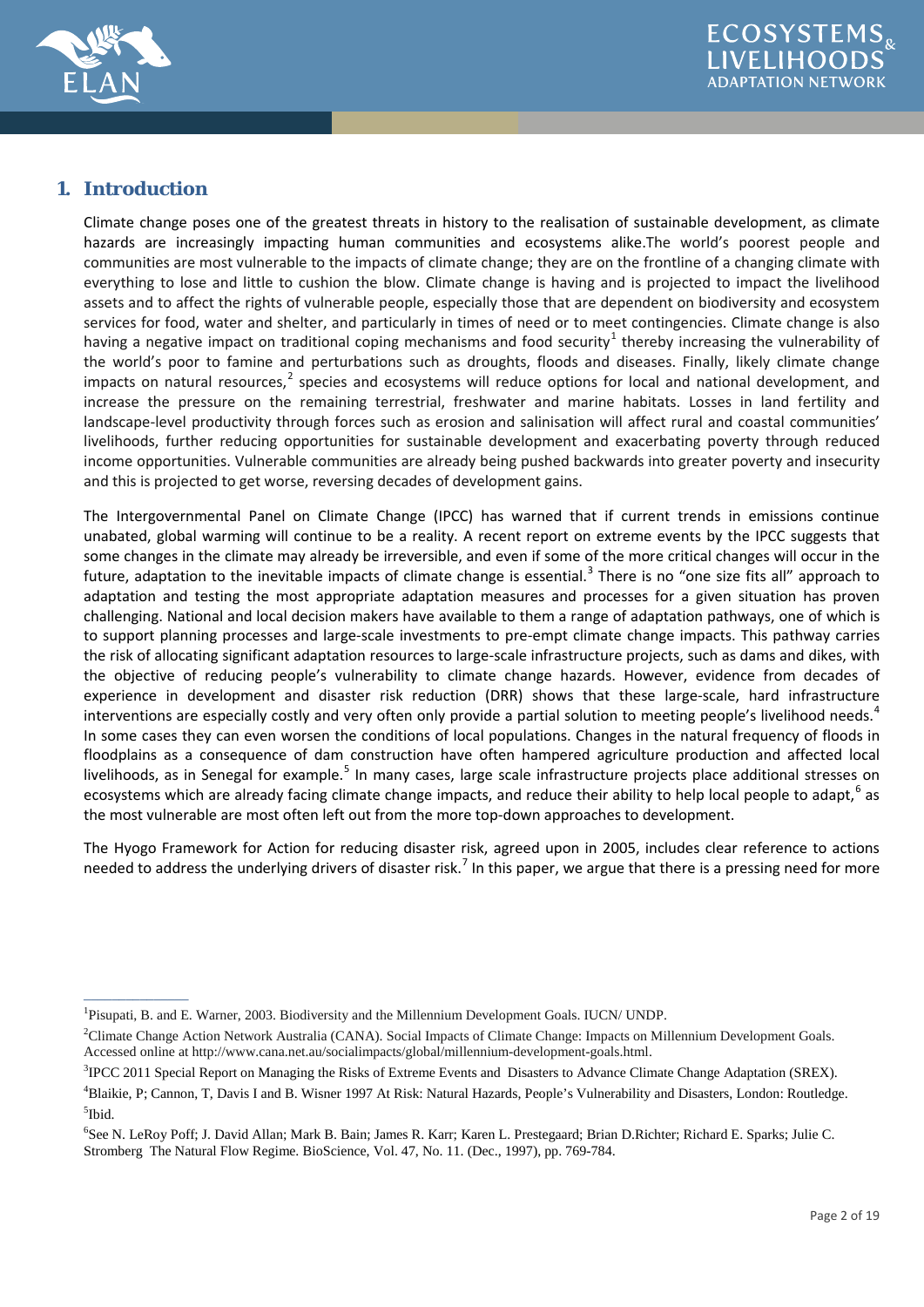

integrated approaches to adaptation that adhere both to human rights-based principles and principles of sound environmental management and propose ways to bridge the artificial divide between adaptation approaches that focus on the role of ecosystems and those that support the role of communities and human rights.<sup>[8](#page-2-0)</sup> Increasing the resilience of both social and ecological systems is therefore imperative in the face of a changing climate. Recently, there has been a surge in interest surrounding adaptation approaches, but these have tended to be dispersed and narrow in focus. There is room for a greater articulation and use of these approaches as this paper will show.

## **1.1 Rationale and purpose of the paper**

This paper is the result of extensive discussions led by adaptation professionals coming from different backgrounds and facilitated by the Ecosystem and Livelihoods Adaptation Network (ELAN).<sup>[9](#page-2-0)</sup> ELAN is an innovative alliance between two conservation organisations (International Union for the Conservation of Nature [IUCN] and WWF) and two development organisations (CARE International and the International Institute for Environment and Development [IIED]). The objective of ELAN is to establish a global network to develop, evaluate, synthesize and share successful strategies for adapting to climate change, build capacity for such strategies to be assessed and implemented at national and subnational levels, and advance policies and knowledge sharing platforms that will facilitate the scaling up of effective strategies.

Two emerging approaches to adaptation have gained currency over the past few years, namely Community-based Adaptation (CBA) and Ecosystem-based Adaptation (EBA). Each has its specific emphasis, the first on empowering local communities to reduce their vulnerabilities, and the latter on harnessing the management of ecosystems as a means to provide goods and services in the face of climate change. In this paper, ELAN argues for a more truly "integrated approach" to adaptation that addresses and seeks to reconcile differences between CBA and EBA. Towards this end, the paper provides a conceptual framework for such an interdependent and integrated approach, which is applicable to all types and levels of climate change adaptation. Arguably, the most important discussion surrounds core principles. As a result, EBA is being pushed to consistently incorporate human rights-based principles while CBA is pressed to integrate an environmental perspective and principles. While these efforts are works in progress, in practice, local adaptation approaches tend to address both issues of environmental stewardship and the intricacies of social dynamics. Consequently, there are clearly more commonalities than differences, although the differences this paper discusses are critical and need to be addressed. As a means to stimulate this discussion, a lead question provides the background and justification for this paper:

*Why should practitioners from the development and conservation sectors challenge and change their way of "doing" adaptation and take a more integrated ecosystems/rights-based approach?* 

The next section provides an overview of some of the concepts behind existing adaptation approaches. The following discussion will be divided into four sections. Section 2 will outline the conceptual framework for Human Rights based approaches, Community-based Adaptation and Ecosystem-based Adaptation. Section 3 proposes an analysis of similarities and differences between Community-based Adaptation and Ecosystem-based Adaptation approaches, from a practical standpoint. Finally a fourth section seeks to propose a mutually supportive approach to adaptation that bridges the sometimes artificial divide between CBA and EBA.

8 ISDR, 2005.

<span id="page-2-0"></span> $\overline{\phantom{a}}$ 

8 Ibid.

<sup>&</sup>lt;sup>9</sup>See the ELAN website at www.elanadapt.net.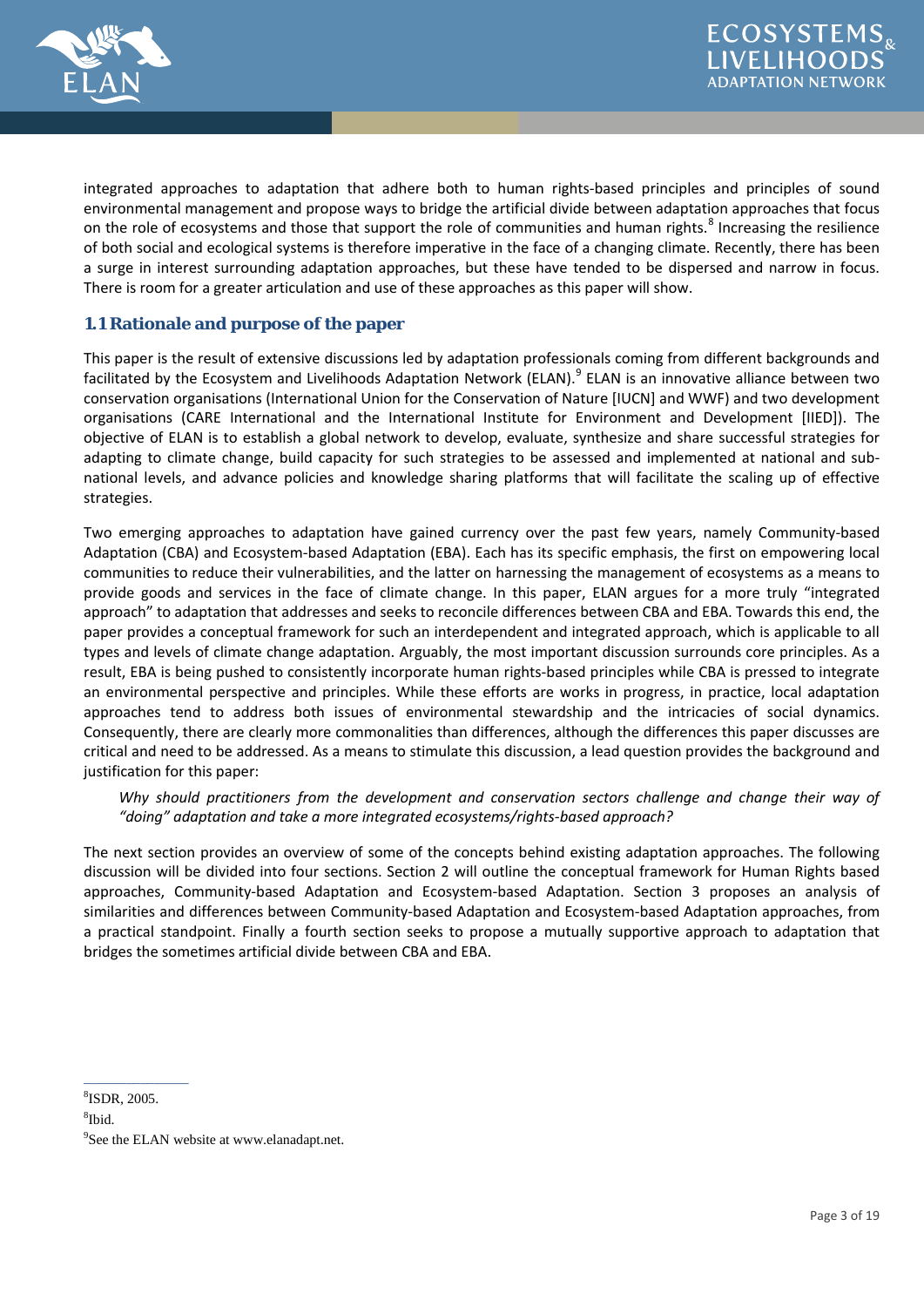

# **2. Understanding the Concepts**

# **2.1 Combining top-down and bottom-up approaches**

Top-down development responses are less likely to reach the most vulnerable people and take into account the ecosystem services they are dependent on, given that these people are often socially marginalised and live in remote areas beyond the reach of government services.<sup>[10](#page-3-0)</sup> Instead, past experience has shown that interventions have the most impact when they are designed and implemented at the lowest appropriate level, while taking into account national priorities and strategies.<sup>[11](#page-3-0)</sup> However, local-level interventions may not always be the best, at least not in isolation. For example, planning at the river basin level can help to avoid maladaptation at the local level (e.g. building a dam to provide a community with water, that negatively affects others downstream, or lots of communities digging wells that lower the water table and affect everyone adversely resulting in maladaptation).

This lesson is particularly relevant to the challenges of adapting to climate change, since effective responses must be location-specific, and yet be contextualized to wider landscapes or ecosystems, as the river basin example below demonstrates. Such responses need to be cross-cutting and integrated. To facilitate the expansion of such an approach, there is a growing need for practical knowledge to scale-up integrated and participatory field-level methodologies and tools.<sup>[12](#page-3-0)</sup>Yet, promoting lessons learned is often hampered by a significant gap in capacities to prepare for the impacts of climate change, not only at the household and community levels, but also at watershed and landscape level.

Approaches to adaptation are still incipient despite a growing body of literature and a wide range of emerging assessment and screening tools to help identify and prioritise the most vulnerable human groups, communities, ecosystems, geographical areas and sectors–whose proliferation is likely to confuse more than help potential users at the local level. However there is a rich knowledge and institutional base to build on with respect to indigenous risk management and resilience enhancement approaches, especially for those peoples living in particularly risk prone environments (for example the dry lands, and areas prone to flooding). While such traditional approaches may not provide sufficient resilience for present day climate change projections, they are one sound basis to build on. Among these various approaches, there has been mounting interest amongst governments, donors, multi-lateral institutions and civil society organisations in "community-based" (CBA) and "ecosystem-based" (EBA) approaches to adaptation– both of which balance the need for hard and soft interventions while reflecting local conditions and incorporating local knowledge.

ELAN has developed a conceptual framework for an approach to adaptation, which empowers local communities to manage ecosystems under resilient governance arrangements that can provide the ecosystem services on which they depend. This new integrated approach, which seeks to combine Ecosystem-based Adaptation and Community-based Adaptation, refers to an "*adaptation planning and action that adheres both to human rights-based principles and principles of environmental sustainability, recognizing their inter-dependent roles in building resilience of both human communities and ecosystems to climate variability and long-term change*."

<span id="page-3-0"></span><sup>&</sup>lt;sup>10</sup>See Levine, S. 2011 and DfID, 2010.

<sup>&</sup>lt;sup>11</sup>Convention of Biological Diversity 2000 The Ecosystem Approach. Decision V/6. Secretariat of the Convention on Biological Diversity, Montreal, Canada.

 $12$ Rossing, T, A. Otzelberger and P. Girot 2012 Scaling- up the use of tools for community-based adaptation: Issues and challenges,

Proceedings of the 5<sup>th</sup> Community-Based Adaptation Conference, Dhaka, Bangladesh, April 2011, London: IIED.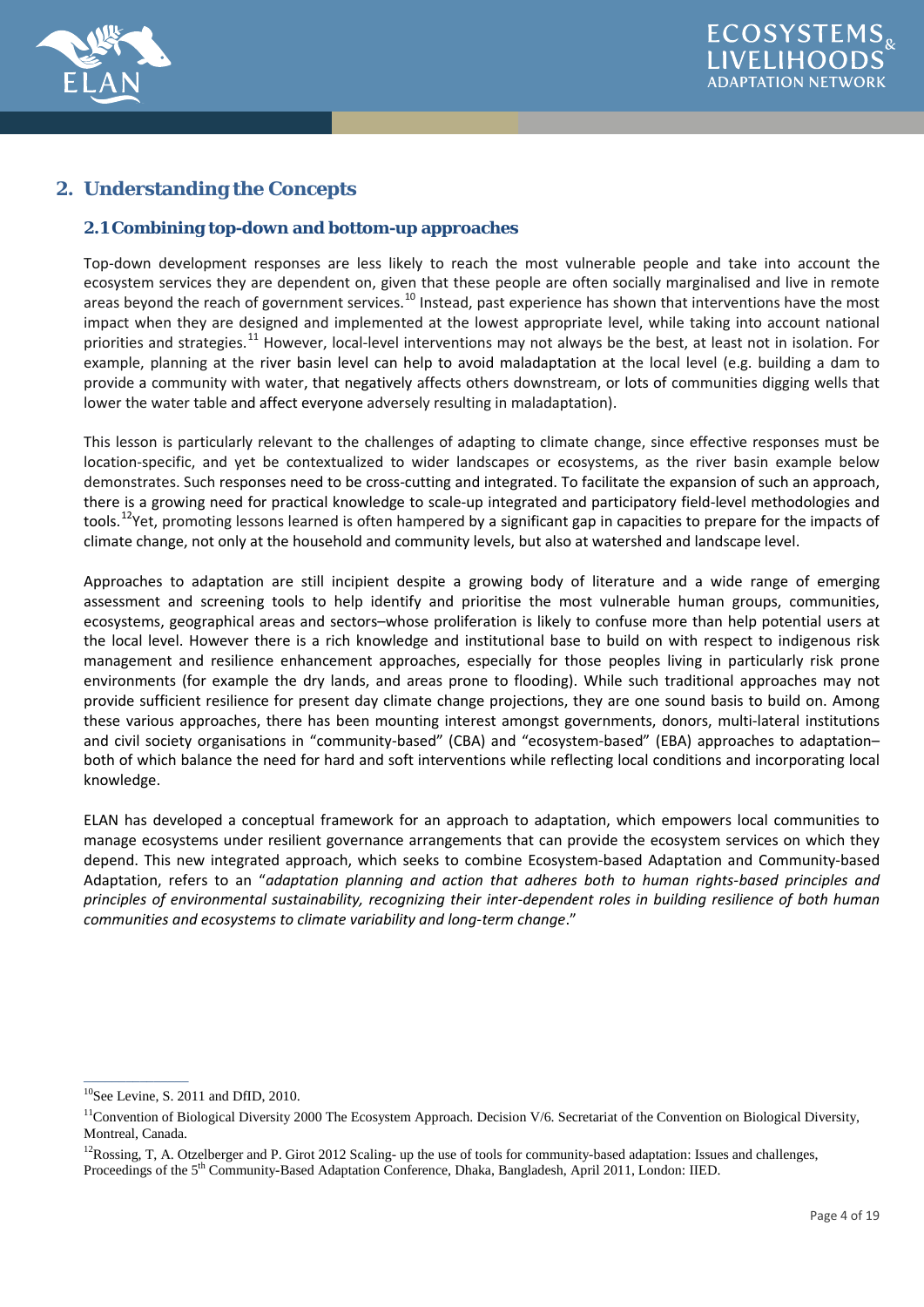



#### **2.2 Human Rights-Based Approaches to development**

Human Rights-Based Approaches (HRBA) provide a conceptual framework for development based on human rights standards as stipulated in international treaties and declarations. These aim to promote and protect human rights by integrating the norms, standards and principles of the international human rights system into the plans, policies and processes of development.[13](#page-4-0) Guiding principles of HRBA, as set out in the *UN Statement of Common Understanding*, embody decades of lessons learnt and shift away from a "needs -based approach." They clarify the ultimate objective of development as a "greater realisation of rights," and they promote strategies that strengthen both the capacity of rights-holders to claim their rights and duty-bearers to fulfil their obligations.<sup>[14](#page-4-0)</sup> Accordingly, human rights have come to inform both the ends and means of development just as they condition human vulnerability. These collective rights include land rights and right of access to common property resources and the participation by rights holders in decisions that affect these rights. As such they also condition social vulnerability, in that they determine the degree of control of natural resources, and their uses. Human rights based approaches can potentially include elements from both community-based and ecosystem-based approaches to adaptation when they establish a framework in which communities can exercise their rights over land and resources, and their responsibility for sound stewardship.<sup>[15](#page-4-0)</sup> The starting point for such approaches, however, is people rather than the environment. Rights based approaches can help mediate how ecosystems are managed, who has rights to manage and benefit, and the equitability of the institutions which support such management. $^{16}$  $^{16}$  $^{16}$ 

Amongst those core principles identified in the UN's *Statement of Common Understanding* on HRBA, the following exert an especially strong influence in the discourse and design of CBA:

- 1. Non-discrimination, equality and the special needs of marginalised social groups;
- 2. Active, free and meaningful participation;
- 3. Empowerment; and
- 4. Accountability.

The principle of *non-discrimination, equality and special attention to the needs of marginalised social groups* is central to the international human rights framework. Increasingly applied to development policy and practice during the past twenty years, it has fundamentally shaped how many development actors see the challenge of adaptation–and their role in meeting it. Integrating this principle into adaptation efforts entails explicit steps to:

- Identify especially vulnerable individuals and marginalised social groups;
- Fully include them in all levels of adaptation planning, as well as implementation processes (by providing, for example, information in minority languages);
- Understand and address their unique needs through targeted and differentiated interventions (reaching poor women, the elderly, geographically isolated communities, and politically marginalised Indigenous Peoples);
- Ensure that adaptation activities do not inadvertently worsen their vulnerability;
- Redress power imbalances and other underlying structural causes of differential vulnerability within and between households.

<span id="page-4-0"></span><sup>&</sup>lt;sup>13</sup>What is a rights-based approach to development? 1996. Office of the United Nations High Commissioner for Human Rights. Geneva, Switzerland. www.unifem-ecogov-apas.org/...RightsBasedApproachToDevelopmentOct03.doc. Accessed February 2, 2011.

<sup>14</sup>See United Nations 2003. *UN Statement of Common Understanding* and Jones, A. n.d.

<sup>15</sup>McCaston, K. 2005.

<sup>16</sup>See Ostrom, E. 1990.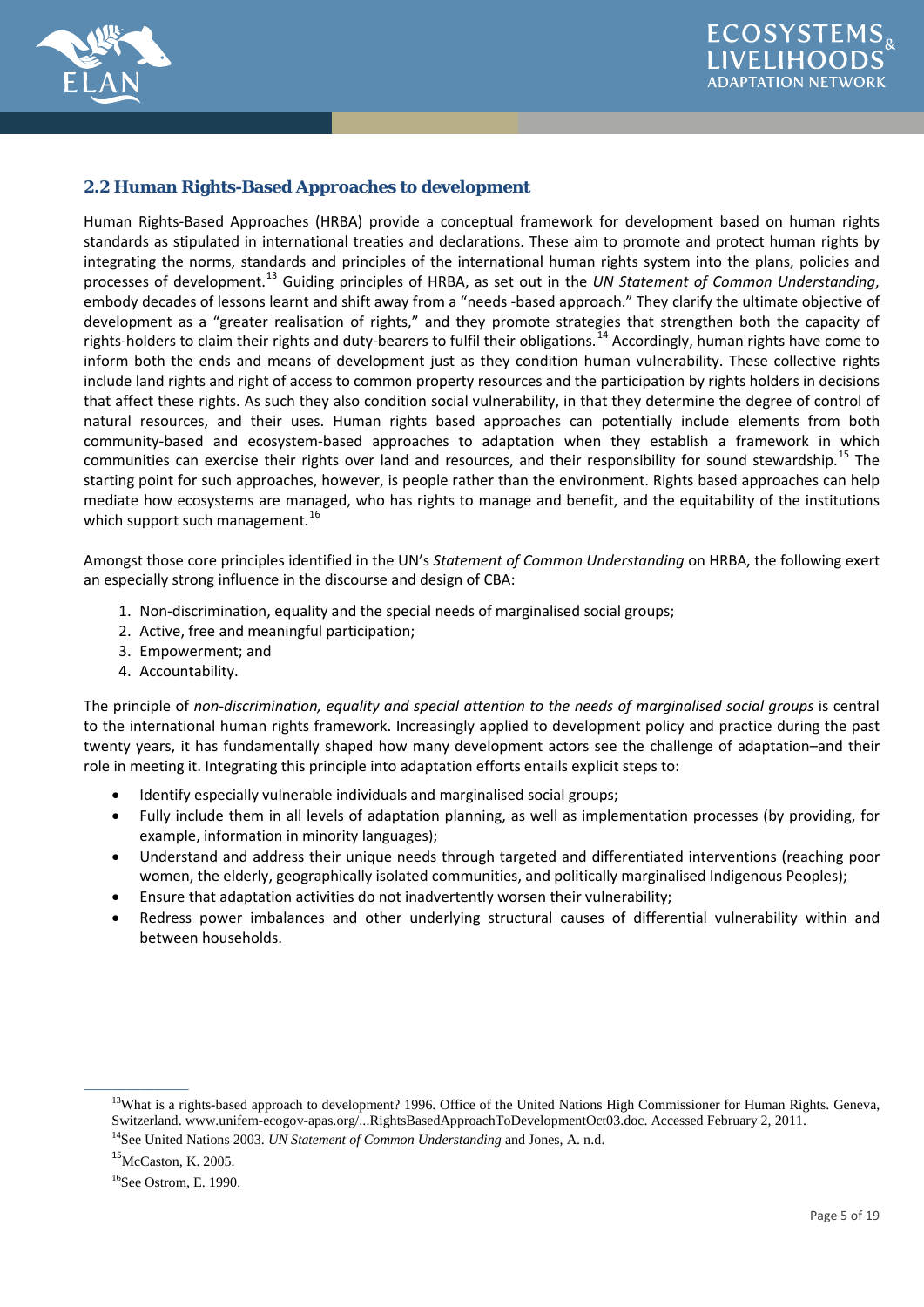

Many development and humanitarian actors apply a rights-based approach to their programmes and projects, including  $CARE, <sup>17</sup>Oxfam, <sup>18</sup>$  and the International Federation of Red Cross/Crescent Societies,  $<sup>19</sup>$  $<sup>19</sup>$  $<sup>19</sup>$ while some conservation</sup> organizations (e.g. IUCN) are increasingly embracing rights based approaches. It also clarifies why the UK Department for International Development (DfID)<sup>[20](#page-5-0)</sup> places so much importance on differentiating between social groups in its climate change vulnerability assessments. It further explains its commitment to targeting especially vulnerable social groups (e.g. poor women) and its concern with structural injustice.

*Active, free and meaningful participation* in development decision-making is a fundamental right. It is also good practice, since neglecting to include intended beneficiaries in key decisions increases the risk that interventions will not match people's priority needs, be culturally or ecologically inappropriate, or that services (e.g. healthcare or water) will prove too costly.

In the context of adaptation, this principle is commonly interpreted as meaning people have the right to influence adaptation plans, policies and practices at all levels. It has resulted in interventions facilitating timely, and transparent information flows about climate change; $^{21}$  $^{21}$  $^{21}$  and aiding often vulnerable sub-groups, such as women, youth and indigenous people (through training and mentoring) to take on leadership roles in community and local government organisations;[22](#page-5-0) while nurturing and enhancing traditional knowledge.

*Empowerment* is about treating people as the rightful directors of their future –with regards to both development and adaptation to climate change. This principle is interpreted as a mandate to help people gain the power, capacities, capabilities and access (political, economic, etc.) necessary to adapt their households, communities and societies to the impacts of climate change.

In South-western Bangladesh, for example, participatory vulnerability assessments have highlighted the special risks that climate change poses to women, in part due to cultural norms that limit their mobility and decision-making power. In addition to improving women's livelihood security through climate-resilient, income -generating strategies (such as duck rearing), CARE and partners have tackled underlying constraints on women's power.<sup>[23](#page-5-0)</sup> As a result of project activities, women's participation in community organisations and local government institutions has increased. Women involved in the project reported greater confidence to speak out in public and negotiate important household decisions with their husbands.<sup>[24](#page-5-0)</sup>

*Accountability* is another core, rights-based principle affecting how development actors approach the adaptation challenge. It is about increasing people's capacity to claim their rights, as well as the state's capacity to be held accountable (through more accessible and responsive public officials/institutions, etc). In the context of climate change,

<span id="page-5-0"></span> $\frac{1}{2}$  ,  $\frac{1}{2}$  ,  $\frac{1}{2}$  ,  $\frac{1}{2}$  ,  $\frac{1}{2}$  ,  $\frac{1}{2}$ 

<sup>&</sup>lt;sup>17</sup>See CARE International 2010-2014 Climate Change Strategic Plan.

<sup>18</sup>See Oxfam, 2007 OXFAM International Strategic Plan 2007-2012, London: Oxfam.

 $19$ See International Federation of Red Cross/Red Crescent Societies, 2011 World Disasters Report 2011, Focus on hunger and malnutrition, Geneva: IFRC

<sup>&</sup>lt;sup>20</sup>See DfID 2010 Saving Lives, Preventing Suffering and Building Resilience: The UK Government's Humanitarian Policy, London: DfID. <sup>21</sup>Global Information Society Watch, 2010 ICTs and Environmental Sustainability, see http://giswatch.org/en/2010

<sup>&</sup>lt;sup>22</sup>CARE Ghana case study, see www.careclimatechange.org/files/adaptation/ALP\_Ghana\_Saamini\_Nov2011.pdf

<sup>23</sup>See Aguilar, L. 2009.

<sup>&</sup>lt;sup>24</sup>CARE Bangladesh 2010 Chameli Begum's Story of Livelihood Adaptation: Duck Rearing in the face of Climatic Vulnerability (See www.careclimatechange.org/files/stories/Chameli\_Begum\_Duc\_%20Rearing.pdf)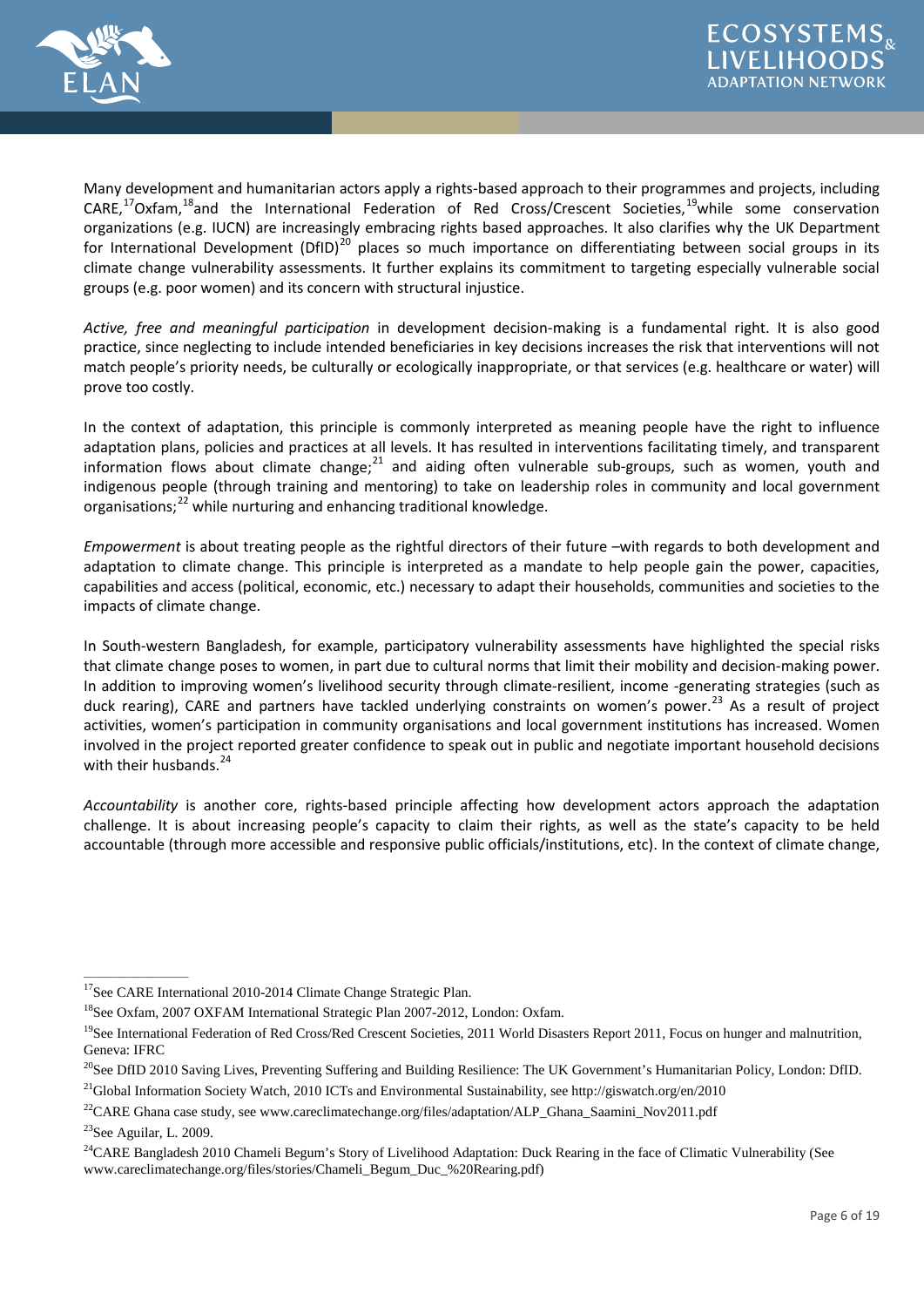

this principle is frequently evoked to justify downward accountability for the flow and allocation of adaptation funding. In general, however, CBA proponents do not link this principle to the responsibility of communities, civil society organisations or local authorities to account "upwards" for the efficacy of their actions or spending. In a word, accountability is not a two-way street. Though extremely important, these issues are often perceived as good operating procedures rather than fundamental rights.

# **2.3 Community-based Adaptation**

The term "Community-based Adaptation" was first used in 2006 and is still young (Huq and Reid, 2007). Nonetheless, it has rapidly matured on the basis of principles and best practices gleaned from the last half-century of development experience. This heritage has many implications for how CBA is currently understood and applied.<sup>[25](#page-6-0)</sup> One of the most significant legacies shaping CBA is the widespread adoption of Human Rights-Based Approaches (HRBA, or RBA) to development and even wider acceptance of its participatory, process-oriented principles that also characterise the design of most contemporary disaster risk reduction and community-based natural resource management initiatives.<sup>[26](#page-6-0)</sup>

Community-Based Adaptation (CBA) has been defined as, "**a community-led process, based on communities' priorities, needs, knowledge and capacities, which should empower people to plan for and cope with the impacts of climate change."**[27I](#page-6-0)t refers to an evolving yet distinct set of principles and practices that consistently target the most vulnerable populations and focus on activities with the greatest direct impact. This targeting and focusing, embedded in participatory situational analysis and action-planning processes, distinguishes it from development business-as-usual, which is often top down and does not focus on the most vulnerable. Increasingly, development projects are re-branded as CBA without addressing the underlying drivers of climate related risk, nor contributing to significantly reduce the vulnerability of communities–in short not really addressing the principles of CBA. Adaptation strategies are generated through participatory processes that build on existing cultural norms and address the underlying causes of poverty that render some people especially vulnerable to the impacts of climate change.

CBA projects characteristically entail a combination of the following types of activities, as prioritised by community members and implemented with them:<sup>[28](#page-6-0)</sup>

- Livelihoods resilience (promoting, for example, hardier seed varieties, drip-irrigation, expanded access to weather forecasting services, or income diversification);
- Disaster risk reduction to minimise the impact of hazards, particularly on the most vulnerable households and individuals;
- Capacity strengthening of local civil society and government institutions so that they can more effectively support community, household and individual adaptation efforts; and
- Advocacy and social mobilisation to address the underlying causes of vulnerability, including poor governance, inequitable control of resources, limited access to basic services, discrimination and other social injustices.

<span id="page-6-0"></span><sup>25</sup>Dodman, D. and D. Mitlin 2011 *Challenges for community-based adaptation: discovering the potential for transformation, Journal of International Development DOI: 10.1002/jid.1772*

<sup>&</sup>lt;sup>26</sup>Many principles enshrined in the *UN Statement of Common Understanding* on a HRBA reflect what was, by the time of its formulation, widely regarded as essential practices. Many development organisations have formally committed themselves to a Human Rights-Based Approach. Regardless, its principles are so deeply engrained in development education and organisational cultures, that it mightn't be necessary–its principles saturate the way most development actors understand their work. It has "become the sea they swim in," omnipresent yet often invisible.

 $^{27}$ Reid, H., M. Alam, R. Berger, T. Cannon, S. Huq, and A. Milligan. 2009. Community-based adaptation to climate change: an overview. In *Participatory Learning and Action*, issue 60, pg. 13.

<sup>28</sup>See Huq and Reid, 2007; CARE Bangladesh, 2010; Dodman and Mitlin, 2011.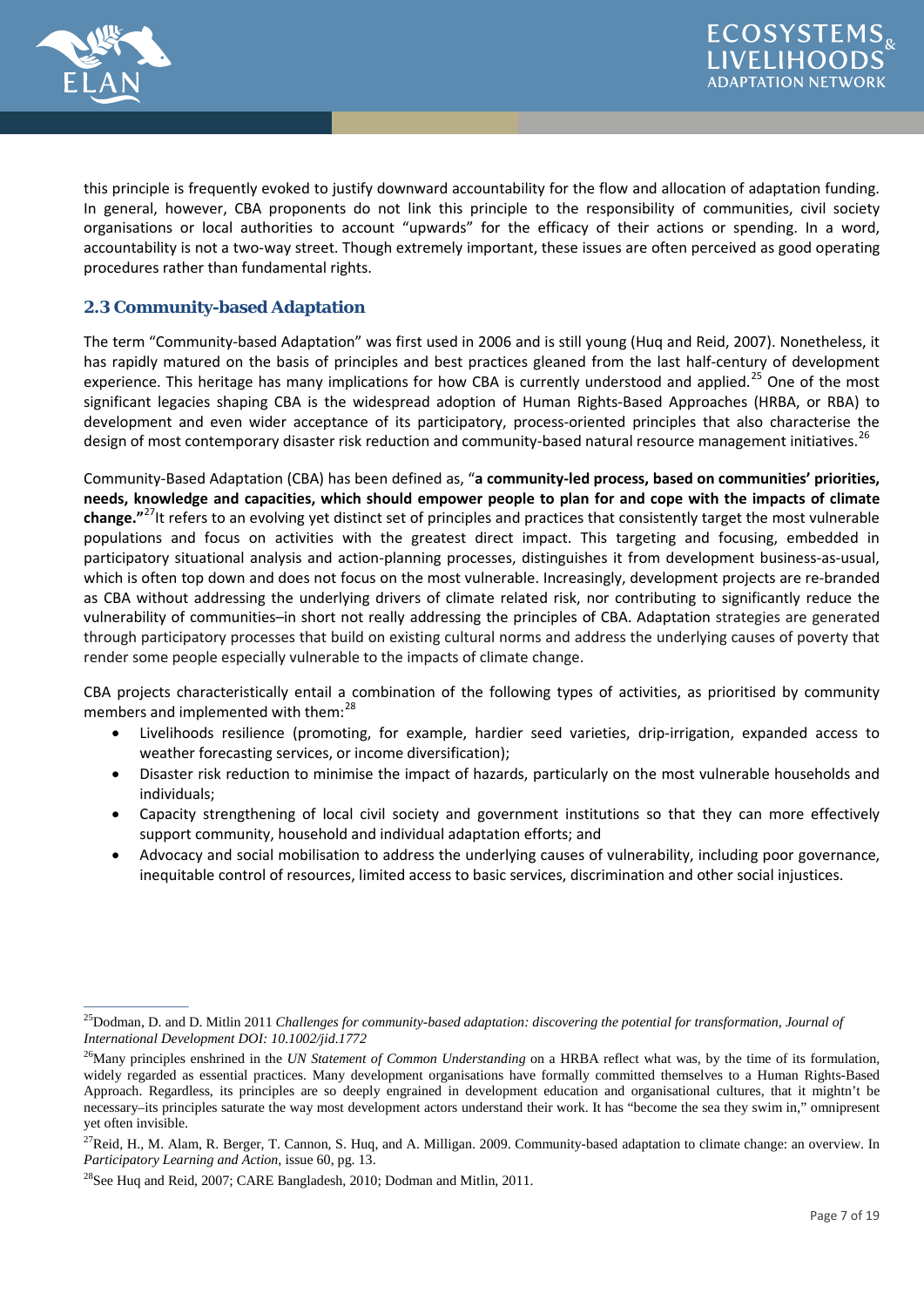

CBA projects sometimes include consideration of ecosystem goods and services, when local people and livelihoods clearly depend on them, and plan for them. For example, increased use of natural resources–such as collecting of forest products, honey production, etc - is a common intervention for alternative livelihoods in case of crop failure and to meet contingencies (for example from effects of drought, or form home needs). Other activities use ecosystem services to reduce hazards, such as mangrove restoration to reduce flooding from storm surges, and restoration of forests on steep slopes to reduce risk of landslides. For example in 1985 Shinyanga was declared the "desert" of Tanzania. Since then approximately 500,000 Ha of woodland have been restored by farmers, groups and villages in over 825 villages. This restoration is worth nearly 1.5 times agriculture per unit area. More important this restoration has spread risk and made the overall system more resilient and adaptable to shocks and disturbances.<sup>[29](#page-7-0)</sup> However, this is not a prerequisite for CBA, and to date CBA guidance for practitioners does not explicitly deal with ecosystem goods and services.**[30](#page-7-0)**

## **2.4 Ecosystems-based Adaptation**

 $\overline{\phantom{a}}$ 

Similar to CBA, ecosystem-based adaptation (EBA) is a young concept. It has been defined as the **use of biodiversity and ecosystem services as part of an overall adaptation strategy to help people to adapt to the adverse effects of climate change**. [31](#page-7-0)

Under this definition, EBA uses a range of opportunities for the sustainable management, conservation, and restoration of ecosystems to provide services that enable people to adapt to the impacts of climate change. It aims to maintain and increase the resilience and reduce the vulnerability of ecosystems and people in the face of the adverse effects of climate change. However, while EBA focuses on maintaining ecosystem functions and services, it is an integral part of any broader strategy for human adaptation. EBA can be cost-effective and generate social, economic and cultural benefits, including disaster risk reduction, livelihood sustenance and food security, carbon sequestration and sustainable water management.<sup>[32](#page-7-0)</sup> By protecting and enhancing the natural and managed ecosystem services that support livelihoods, vulnerable communities can maintain local safety nets, increase the buffering capacities of local ecosystems and expand the range of options for building resilience and adapting to disruptive shocks and trends (Berkes and Folke, 1998). These local safety nets are often couched in traditional, customary laws, which determine access rights to resources, and the capacity for communities to maintain exclusive rights over resources, the absence of which often leads to the tragedy of the commons,  $33$  and the loss of ecosystem services. These community rights and their recognition by broader polities, such as national and sub-national governments, are also critical to adaptation. Many land and resource uses will have to adjust to changing climate conditions, and these bundles of rights will evolve. Over the past 1000 years, the most robust and long-lived common property management organisations, as, for example, the *Huertas* irrigation system in Valencia, Spain, have incorporated customary norms and regulations to incorporate climatic disturbances such as drought (Ostrom, 1990). The ecosystem approach must therefore build on these experiences and explore a range of governance options in order to best manage land and resources in the face of a changing climate.

<span id="page-7-0"></span><sup>&</sup>lt;sup>29</sup>See: Barrow, E. and W. Mlenge (2003), and Monela, G. C., S. A. O. Chamshama, R. Mwaipopo and D. M. Gamassa (2005).  $30$ Ibid.

<sup>&</sup>lt;sup>31</sup>See Secretariat of the Convention on Biological Diversity. 2009. Connecting Biodiversity and Climate Change Mitigation and Adaptation: Report of the Second Ad Hoc Technical Expert Group on Biodiversity and Climate Change. Montreal, Technical Series No. 41, 126 pages, The World Bank, 2009, Convenient Solutions to an Inconvenient Truth: Ecosystem-based Approaches to Climate Change; IUCN.

<sup>&</sup>lt;sup>32</sup>Secretariat of the CBD 2009. Op cit. and A. Colls, N. Ash and N. Ikkala. 2009. *Ecosystem-based Adaptation: a natural response to climate change.* Gland, Switzerland: IUCN. 16pp.

<sup>&</sup>lt;sup>33</sup>The term "Tragedy of the Commons" was coined by Garrett Hardin (1968) in a controversial paper in which the author predicted that herders using open-access pastures would automatically lead to overgrazing and would be driven to collective ruin in spite of rational individual decisions.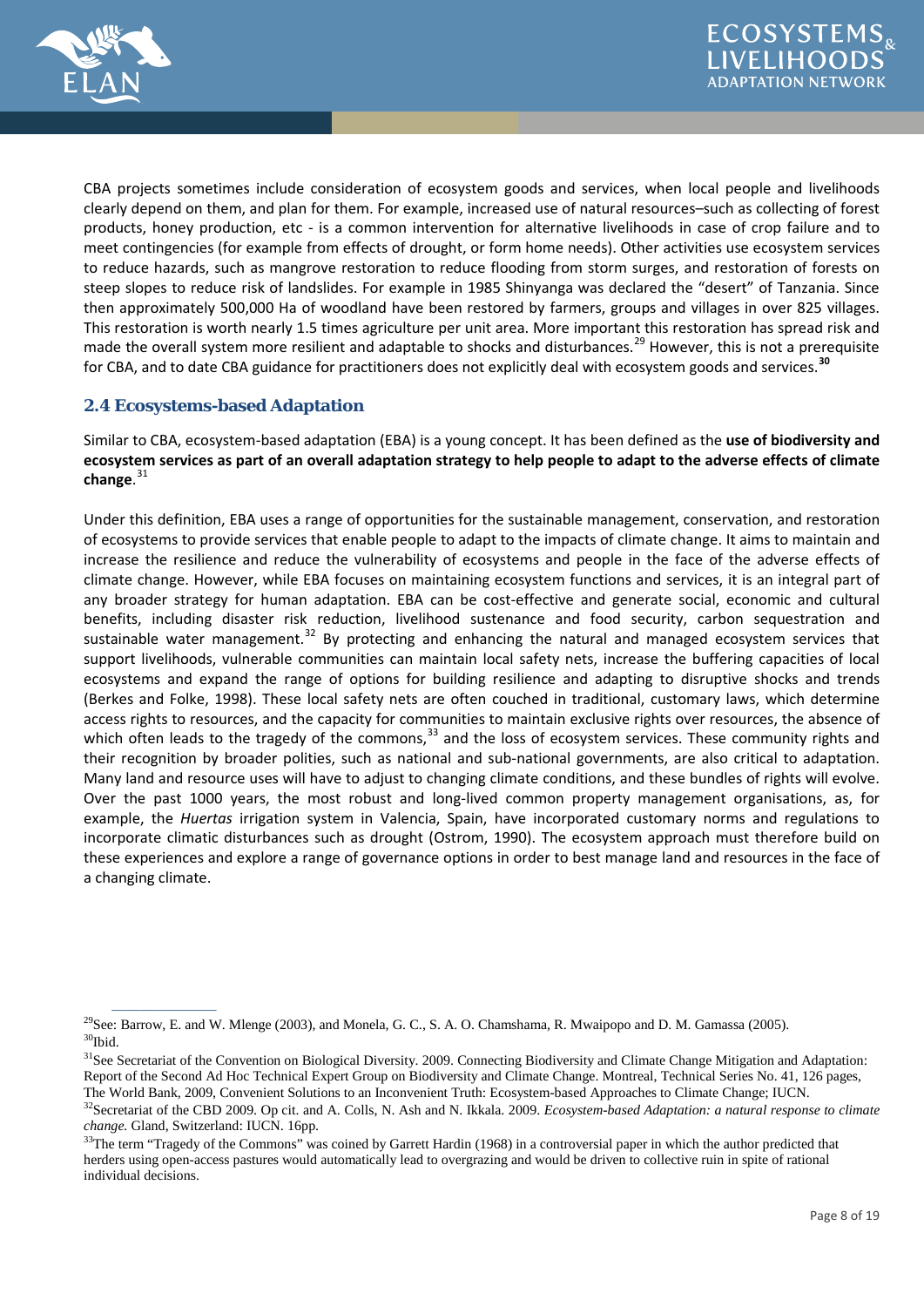

# **2.5 Ecosystem principles in EBA**

Just as human rights principles have informed CBA, some key principles on the ecosystem approach to conservation inform EBA. These principles were adopted by the United Nations Convention on Biological Diversity in 2000 $^{34}$  $^{34}$  $^{34}$  and endorsed by the World Summit on Sustainable Development in 2002, and have been in use for the last decade. A subset of ecosystem principles, based on the former, and particularly relevant to EBA, are listed and discussed below in the context of climate adaptation. They fall into four main categories:

- 1. Maintaining ecosystem services by conserving ecosystem structure and functioning, recognising that ecosystems have limits, undergo change and are interconnected
- 2. Using appropriate time and spatial scales
- 3. Ensuring participatory decision-making and decentralised, flexible management; and
- 4. Using information from all sources including traditional, local and scientific information.

A recent publication by IUCN's Commission on Ecosystem Management, also provides key lessons from the field on ecosystem based adaptation approaches.<sup>[35](#page-8-0)</sup> This report reminds us that ecosystems have limits beyond which they cannot function effectively; these limits are complex and not always predictable. In many cases it is not yet known exactly how climate change will affect specific ecosystems and, if and when, it will tip them beyond these limits. That said, ecosystem resilience to climate change is generally higher, if the system is in good condition and non-climate stressors such as habitat destruction, overharvesting of resources, and pollution are minimised.<sup>[36](#page-8-0)</sup> Hence promoting healthy and flexible ecosystems and reducing non-climate stressors are important approaches in maintaining ecosystem services for human adaptation and helping their component parts to adapt. For example, reforestation and conserving intact forests, maintaining or restoring connectivity between natural spaces, avoiding over-use of resources and reducing risk of forest fires can help increase resilience to climate change. This, in turn, helps to ensure continued availability and access to natural resources that support people's livelihoods, and to reduce their vulnerability to shocks, and ultimately to adapt to changing conditions. It can also reduce the risk of natural disasters such as landslides that may be triggered by more intense rainstorms.

Ecosystems function at different scales, from local (for example, the catchment of a small pond) to very large (e.g. an international river basin). Very often their boundaries do not correspond with political boundaries (e.g. village, district, province, or national boundaries).It is important that adaptation planning takes into account and ensures harmonisation between scales of critical ecosystem function and political scales of intervention. Taking a systems approach (a holistic approach that takes into account interactions and interdependencies at different levels) rather than a singular, projectlevel approach –integrating local planning with broader river basin planning, for example–will likely yield better, longterm results.

Similarly, it can take time for climate impacts on ecosystems to manifest themselves. EBA also takes temporal aspects into account, supporting adaptation to both current and future climate conditions, and promotes "no-regrets" strategies that make sense and provide tangible benefits with or without the impact of climate change. Participatory

<span id="page-8-0"></span><sup>&</sup>lt;sup>34</sup>Ecosystem Approach Principles. Endorsed at the fifth Conference of the Parties to the Convention on Biological Diversity (CoP 5 in Nairobi, Kenya; May 2000/Decision V/6). www.cbd.int/decision/cop/?id=7148.

<sup>&</sup>lt;sup>35</sup>Andrade, A. et al 2010.

<sup>36</sup>*Buying Time: A User's Manual to Building Resistance and Resilience to Climate Change in Natural Systems*. Ed. L Hansen, J.L. Biringer, and J. Hoffman. World Wildlife Fund. 2003.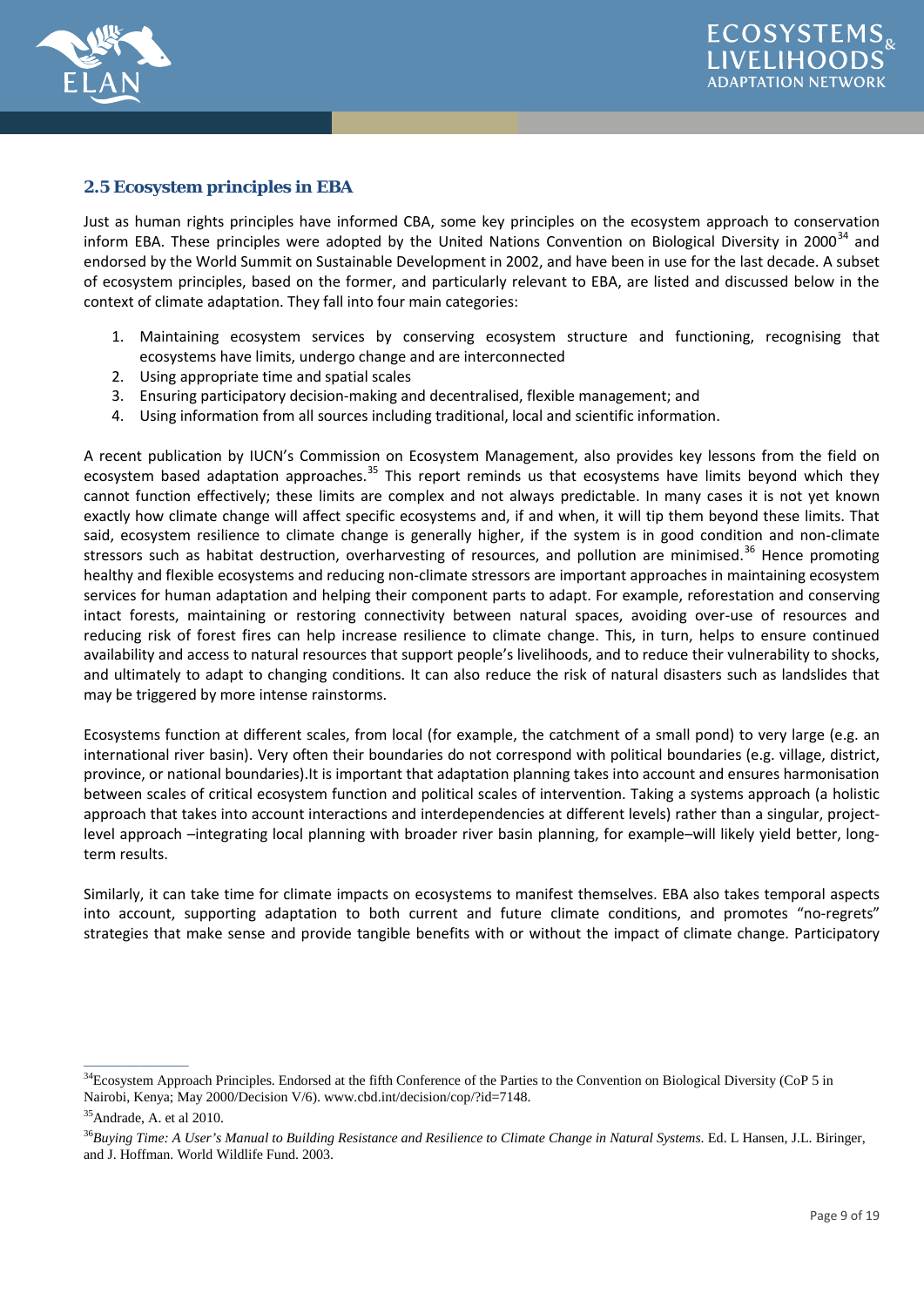

learning as well as monitoring and evaluation with feedback to a flexible management system (PLM&E) are, in this sense, very important for adaptation to be grounded in best practice.

Examples of the long timeframes that are sometimes necessary in EBA come from projects aimed at restoring mangroves for adaptation purposes. Mangroves can buffer the effects of storm surges resulting from more extreme storms, providing protection to vulnerable coastal communities and, infrastructure, as well as supporting important fisheries. In the longer term, though, mangroves will be affected by sea-level rise and risk being submerged and lost unless they can move inland keeping pace with rising water, if the topography is suitable. In some countries, such as Vietnam and Australia, communities are setting aside areas behind existing mangroves so that they have space to move inland and continue this important ecosystem function.

The closer management is to the ecosystem, the greater the responsibility, ownership, accountability, participation, and use of local knowledge.<sup>[37](#page-9-0)</sup> EBA should therefore be decentralised to the lowest appropriate level, avoiding top-down approaches that may not take local interests fully into account, and ensuring that responses are culturally appropriate. EBA should also encourage gender-sensitive, community engagement–which is a very important aspect given the particular vulnerability of women and their high dependence on ecosystem services in resource poor communities. Moreover, in many communities, women play an important role in natural resource management.<sup>[38](#page-9-0)</sup>

Climate adaptation will inevitably involve trade-offs as demand and competition for natural resources and ecosystem services increase (due to factors such as ongoing climate change, resource use, economic growth, globalization, migration and globalisation, as well as population growth), and environmental change continues unabated. Such tradeoffs will vary depending on the given context. While EBA does not provide a way to avoid difficult choices, if appropriately applied, it can help in some cases to identify options that maximize longer-term benefits. Adaptation decisions should therefore be based on risk assessment, scenario planning and adaptive management approaches that recognise and incorporate these potential trade-offs, seeking to obtain a sound balance between human and ecosystem concerns, and fair conflict resolution among different stakeholders.<sup>[39](#page-9-0)</sup> It can also help to promote participatory decisionmaking, ensuring that the needs of poor and vulnerable people are heard as well as to larger economic interests, which can result in more equitable benefits sharing.

Under EBA, local communities and indigenous peoples can contribute valuable traditional knowledge and practices for adaptation, based on their past experience of coping with climate variability, that can be applied–with full participation and free prior and informed consent-to current adaptation with good effect.<sup>[40](#page-9-0)</sup> This includes, for example, using local crop varieties and cultivation methods that can withstand extreme weather conditions, and locally appropriate methods to store seed stocks. At the same time, some of the changes that are being experienced now by local communities and are most likely in the future, go beyond living memory and adapting to them may require technological solutions that come from outside the communities. Local observation of changes in weather, hazards and impacts, along with scientific projections of future changes and scenario planning, can contribute to assessing current and future vulnerability and planning responses.

<span id="page-9-0"></span> $37$ Ecosystem Approach Principles. Endorsed at the fifth Conference of the Parties to the Convention on Biological Diversity (CoP 5 in Nairobi, Kenya; May 2000/Decision V/6).

<sup>38</sup>See Aguilar, L. 2009.

<sup>39</sup>Secretariat of the CBD. 2009.op cit; International Union for Conservation of Nature (IUCN). 2009. *Ecosystem-based Adaptation (EbA),* Policy Briefing, Fifth session of the UNFCCC Ad Hoc Working Group on Long-Term Cooperative Action under the Convention (AWG-LCA), Bonn, March-April.

<sup>40</sup>Secretariat of the CBD. 2009. op cit.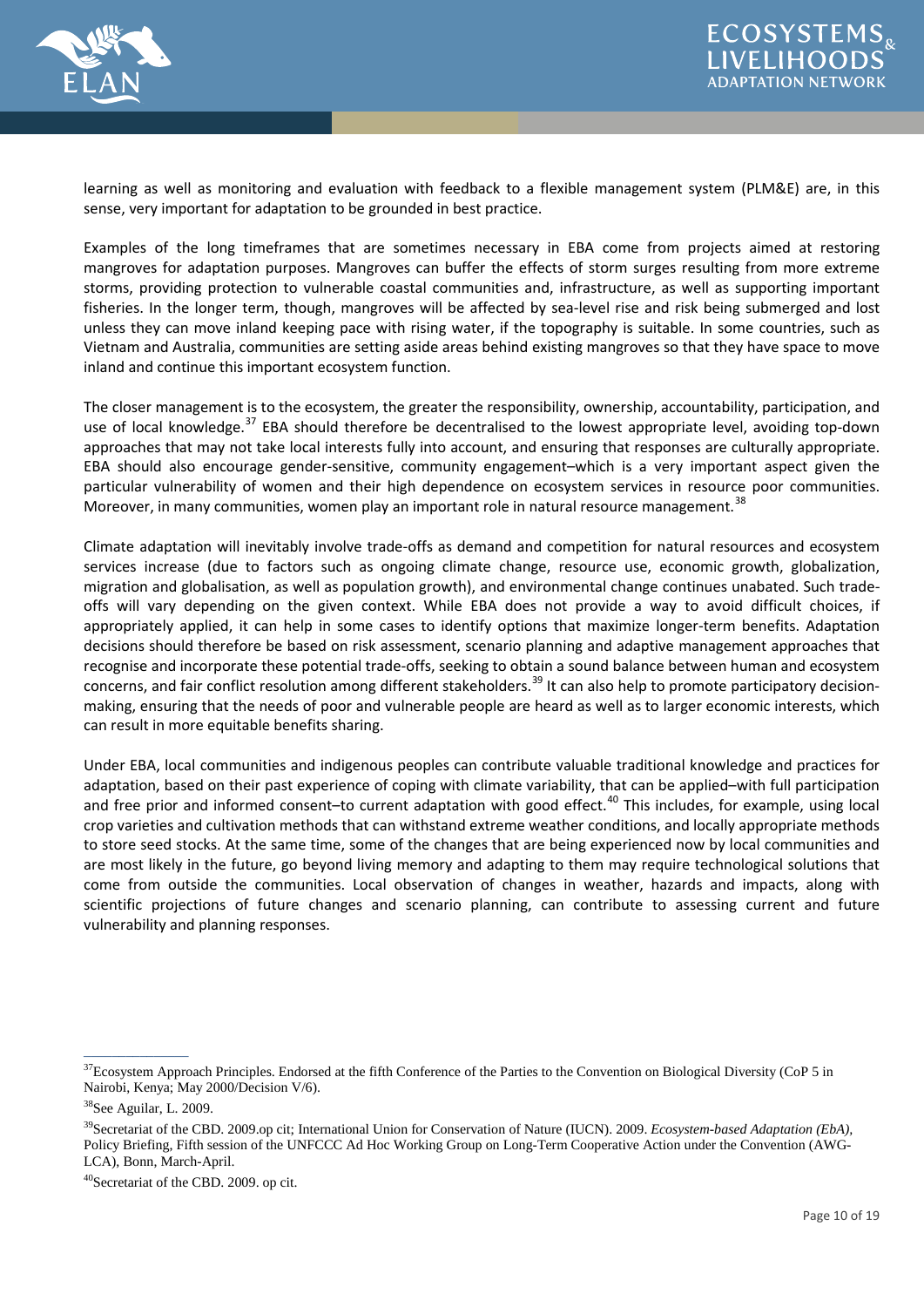



#### **2.6 EBA policy and approaches**

The Cancun Adaptation Framework, adopted under the United Nations Framework Convention on Climate Change (UNFCCC) at the 16<sup>th</sup> Conference of the Parties (COP16) in December 2010 (Decision 1/CP.16) recognises the role of natural resource management as an adaptation action that increases resilience of socio-economic and ecological systems (1/CP16. 14 d). The Framework supports gender-sensitive and participatory approaches to adaptation, taking into account vulnerable groups, communities and ecosystems. The importance of ecosystems in adaptation approaches has also been highlighted under the Nairobi Work Programme of the UNFCCC, a multi-stakeholder platform that disseminates information and knowledge on adaptation.

At COP 10 in October 2010, the United Nations Convention on Biological Diversity (UNCBD) adopted decision X.33 (8. J-l) which acknowledges that ecosystem-based approaches to adaptation can be managed to limit climate change impacts on biodiversity and to help people adapt to the adverse effects of climate change.

Several national climate change policies and strategies, including the National Adaptation Programmes of Action (NAPAs) and sectoral policies (including water, forests, and coastal zone management) recognise the role of ecosystems in enabling livelihood adaptation.<sup>[41](#page-10-0)</sup>

The EBA approach has now been widely endorsed by multinational and environmental and conservation organisations including the International Union for the Conservation of Nature (IUCN), the World Bank and UN agencies such as United Nations Environmental Programme (UNEP). These organisations often apply EBA to meet their missions and activities. For example, the World Bank, in its strategy for adaptation to climate risks under its development agenda, considers the protection, restoration and sustainable management of ecosystems critical to adaptation from the perspective of sustaining the wide range of goods and services they provide. It promotes the incorporation of "ecosystem-based approaches" into broader strategies for climate change adaptation at various scales. Examples of World Bank project activities that are supportive of this approach include the use of ecosystems and ecosystem services for maintaining the provision of water resources, serving as coastal barriers, reducing pollution, controlling invasive alien species, supporting fisheries and maintaining genetic diversity.<sup>[42](#page-10-0)</sup> There are also many examples of communitybased forestry or community managed fisheries that have demonstrated sound natural resource management, as well as successful governance models. These and other best practices in Ecosystem-based Adaptation will be critical to replicate and scale up under National Adaptation Plans (NAPs), which are emerging following the Cancún Framework on Adaptation, agreed upon by parties at the UNFCCC COP 16 in December 2010<sup>43</sup>.

EBA was also the focus of an international workshop held in Costa Rica in November 2008 that brought together a diverse group of stakeholders to debate the application of EBA in addressing climate risks. The outcomes from this workshop highlighted the important linkages between major stakeholder groups (i.e. scientists, policy-makers and civil society), synthesised key roles for these groups and underscored the need for communication and collaboration between them for the effective implementation of EBA and the mainstreaming of the EBA approach into policy initiatives (see Vignola et al, 2009). A more recent workshop in June 2011, attended by several ELAN partners, discussed

<span id="page-10-0"></span><sup>41</sup>See Reid, H., Philips, J. and M. Heath, 2009.

<sup>&</sup>lt;sup>42</sup>See Crooks, S., D. Herr, J. Tamelander, D. Laffoley, and J. Vandever 2011 Mitigating Climate Change through Restoration and Management of Coastal Wetlands and Near-shore Marine Ecosystems: Challenges and Opportunities, World Bank Environment Department Papers, Marine Ecosystem Series, No. 121.

<sup>43</sup>See Andrade, A. et al 2011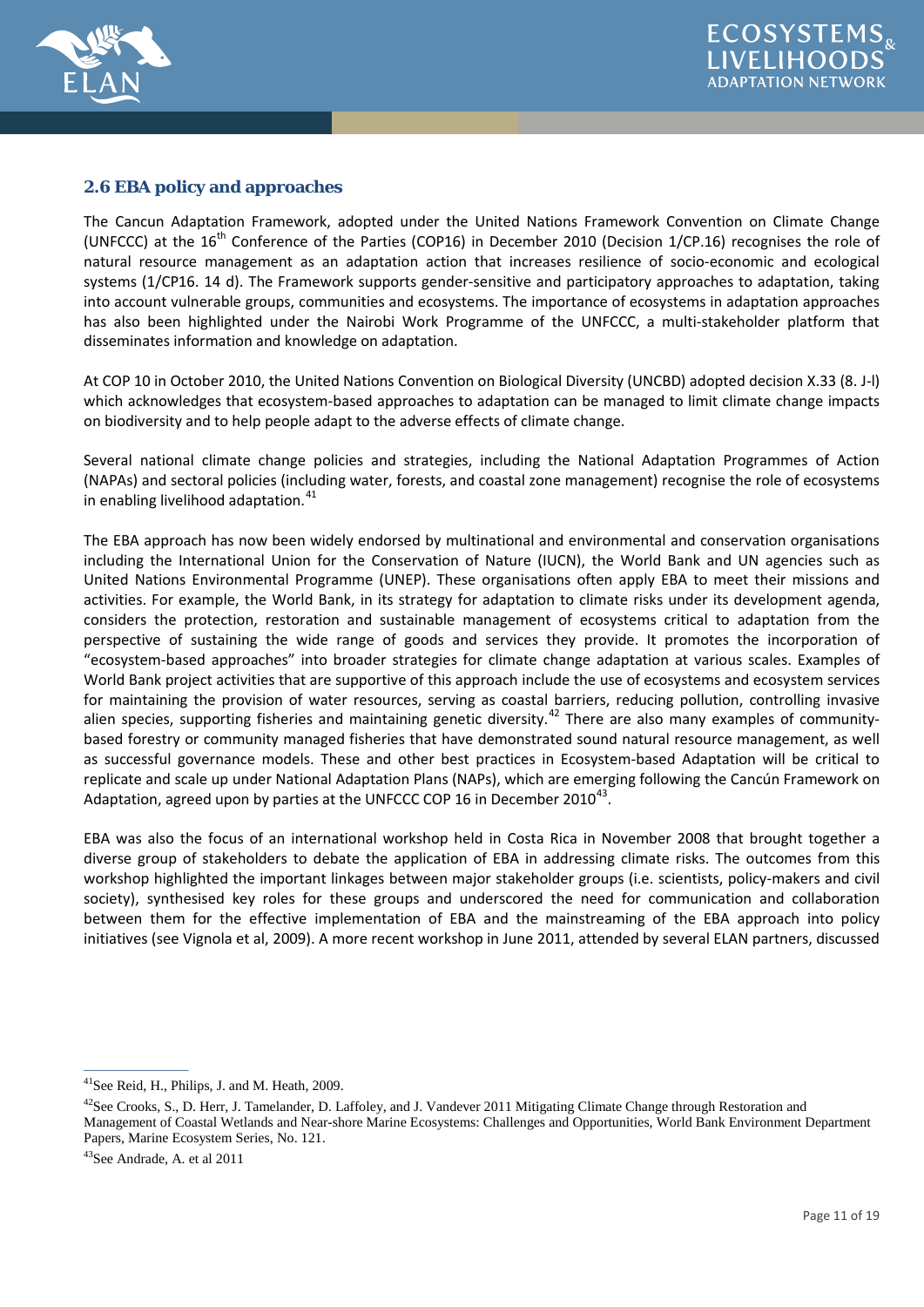

principles for integrating ecosystems in adaptation, to be presented later that year at the UNFCCC COP17 in Durban, South Africa.

# **3. Discussing Synergies, Similarities and Differences**

#### **3.1 Real-world similarities and differences between CBA and EBA**

To date, there is little peer-reviewed literature available for either CBA or EBA. The existing literature typically addresses one or the other, providing limited analysis of synergies between them and also how they differ–much less critically assessing the validity of such claims. Just as the HRBA informs the Community-based Adaptation approach, the Ecosystem Principle informs much of EBA. Meanwhile, organisations and individual practitioners are struggling to better define and communicate their unique contributions to meeting the challenges of adaptation.

To illustrate this, four of the most commonly cited differences and similarities between CBA and EBA, as identified through literature review and discussion with participants in the Fourth (2010) and Fifth (2011) International Conferences on Community-based Adaptation, are examined.

#### **3.2 Ecosystem goods and services in people-centred adaptation**

EBA is largely defined and distinguished on the basis of its recognition that ecosystems deliver services on which people depend and therefore ecosystem management has an essential role to play in successful people-centred adaptation.<sup>[44](#page-11-0)</sup> CBA literature and case studies contain examples demonstrating widespread agreement in theory and practice. This is unsurprising since many proponents of CBA have a long history of implementing natural resource management projects–including community-based forest management, rangelands management, fisheries management, holistic water resource management and conservation agriculture–as fundamental to their development and/or risk reduction goals. Building on experiences like these, a growing number of development and humanitarian organisations are already planning and implementing bottom-up adaptation programmes and projects that incorporate ecosystem goods and services in community-based adaptation plans. Reid *et al*. (2009) express surprise about the preponderance of CBA submissions focusing on natural resources. In addition, some interventions that claim to be CBA projects are traditional community-based natural resource management projects, as they do not take their starting point in a climate vulnerability analysis, but merely deal with resource challenges.

An adaptation project review presented at the Fifth Community-based Adaptation conference in Dhaka, Bangladesh<sup>[45](#page-11-0)</sup> partially confirms these assumptions. The review found that activities integrating ecosystem approaches and community benefits are already being implemented, even if they are not very common, and they are labeled in various ways. Of these, some practices weren't originally conceived as climate change adaptation but are possibly very useful to increase resilience to expected climate change impacts. Their contribution to adaptation should be further examined.

In other words, it would be erroneous to distinguish between EBA and CBA on the basis that one recognises a role for ecosystems and their management/adaptation in successful people-centred adaptation while the other does not. For example, it is easy to find projects under either the EBA or CBA (or other) banner that:

 $\frac{1}{2}$  ,  $\frac{1}{2}$  ,  $\frac{1}{2}$  ,  $\frac{1}{2}$  ,  $\frac{1}{2}$  ,  $\frac{1}{2}$ 

<span id="page-11-0"></span><sup>44</sup>See Vignola, R. et al 2009

<sup>&</sup>lt;sup>45</sup>Pauline Buffle and Gretel Gambarelli (IUCN): "Integrated Ecosystems & Livelihoods Approaches: Preliminary findings from a projects' review"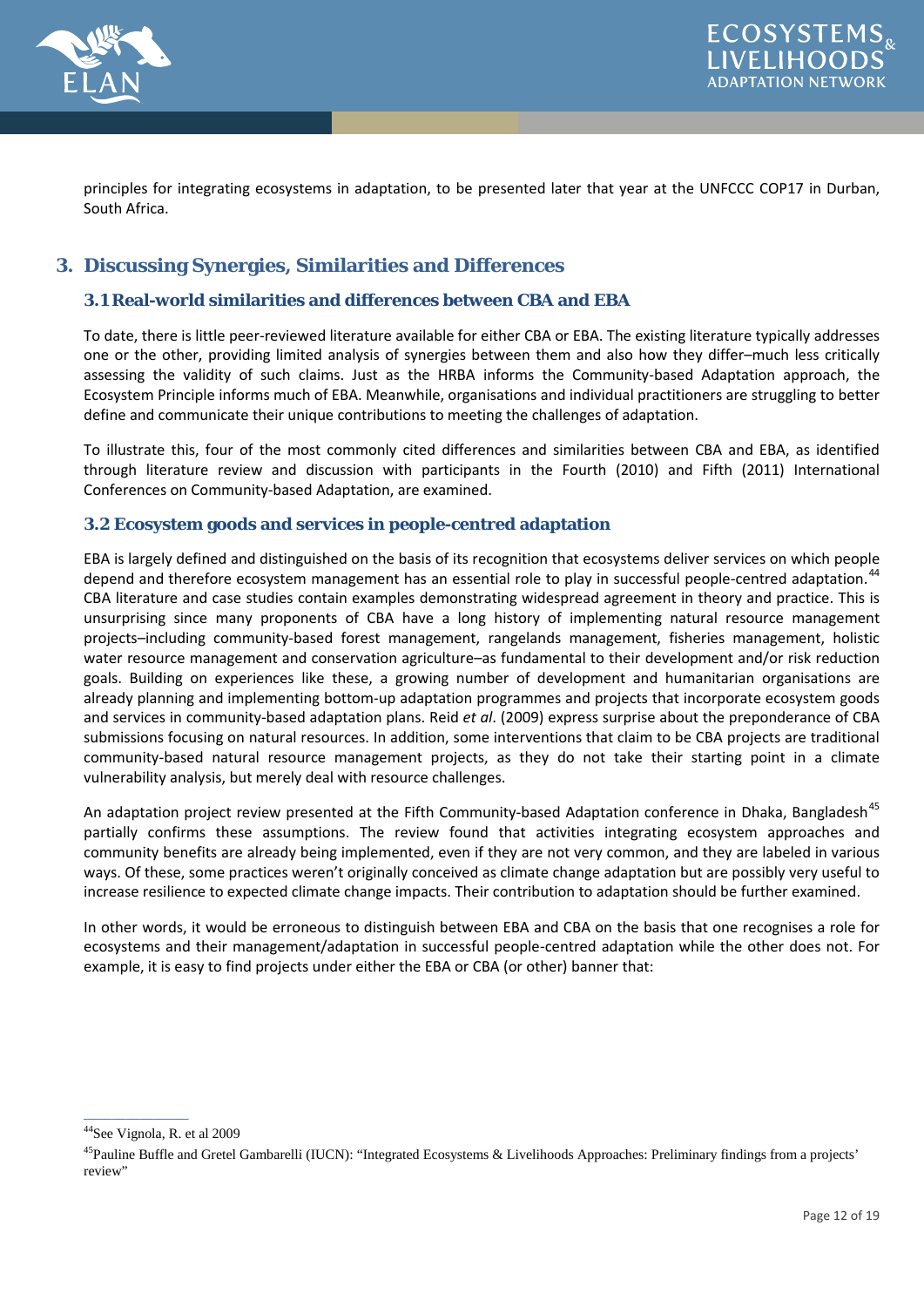



- Conserve or restore coastal wetlands, mangrove forests and/or woodlands;
- Improve grassland/rangeland management;
- Take a holistic approach to watershed management;
- Employ "natural solutions" to reducing hazards (e.g. increasing vegetation on steep slopes to reduce the risk of landslides);
- Promote agroforestry; or
- Increase urban vegetation and green spaces.

It is clear from the above that EBA and CBA projects can and do embrace activities that are both community and ecosystem focused. These commonalities are most apparent when these approaches are put into practice. The differences between these approaches relate more to the original objectives (to enhance livelihoods or to enhance ecosystem functionality), set by those who adopt one approach or the other.

#### **3.3 Scaling up and community-driven**

Some EBA proponents suggest that scale is a major difference–and cause for concern–with CBA. Focusing on the interconnectivity of ecological processes, environmental scientists and conservationists frequently stress that sustainable management of natural resources or ecosystem services can only be achieved by working at multiple scales that include large scales (e.g. landscapes or watersheds). However, "community-based" approaches do not work exclusively at the community level, rather they are "community-led" or "community-driven" (referring to an operational methodology and rights-based principle rather than an operational approach). This is born out in practice, as donors, governments and civil society organisations often build on communities' economic, ecological and administrative interconnectivity to work at higher levels as appropriate. Working through networks of local community-based organisations (CBOs) tends to lower transaction costs and allow for the scaling-up of lessons learnt within larger, more diverse project areas. These scaled-up community-based initiatives can often provide the staging ground for broader policy advocacy work, with significant impacts in terms of social and environmental governance. Finally, they can be focused on natural units such as river basins where joint management efforts by multiple communities and jurisdictions can promote increased ecosystem resilience and services, while reducing the risk of maladaptation.

Just as it is erroneous to suggest that CBA approaches do not have any ecosystem components to them, it is also incorrect to distinguish between EBA and CBA on the basis that only the latter is bottom-up and really centred around community priorities and processes. Some (although not all) ecosystem-based approaches engage participatory processes and place local communities at the centre of planning. Examples of EBA grey literature from IUCN,<sup>4</sup> Wetlands International<sup>[47](#page-12-0)</sup> and WWF<sup>[48](#page-12-0)</sup> mirrors the importance that CBA practitioners place on local ownership and leadership. These values have resulted in some EBA projects incorporating the rights-based processes and design choices characteristic of CBA. For example, the Water and Nature Initiative (WANI)–an initiative of IUCN in partnership with UNEP and the Climate Action Network (CAN) implemented in four Andean countries–aims to make government adaptation planning and integrated water resources management systems–at all levels–more responsive to people's needs at all levels by increasing participation, transparency and accountability. As in many CBA projects, the initiative will employ a range of processes including advocacy to increase direct participation in government planning processes,

<span id="page-12-0"></span> $^{46}\mathrm{Ibid.}$ 

 $^{47}$ Eijk, P.van and R. Kumar, 2009 Bio-rights in theory and practice: A financing mechanism for linking poverty alleviation and environmental conservation, Wetlands International, Wageningen, The Netherlands.

<sup>48</sup>Buying Time: A User's Manual to Building Resistance and Resilience to Climate Change in Natural Systems. Ed. L Hansen, J.L. Biringer, and J. Hoffman. World Wildlife Fund. 2003.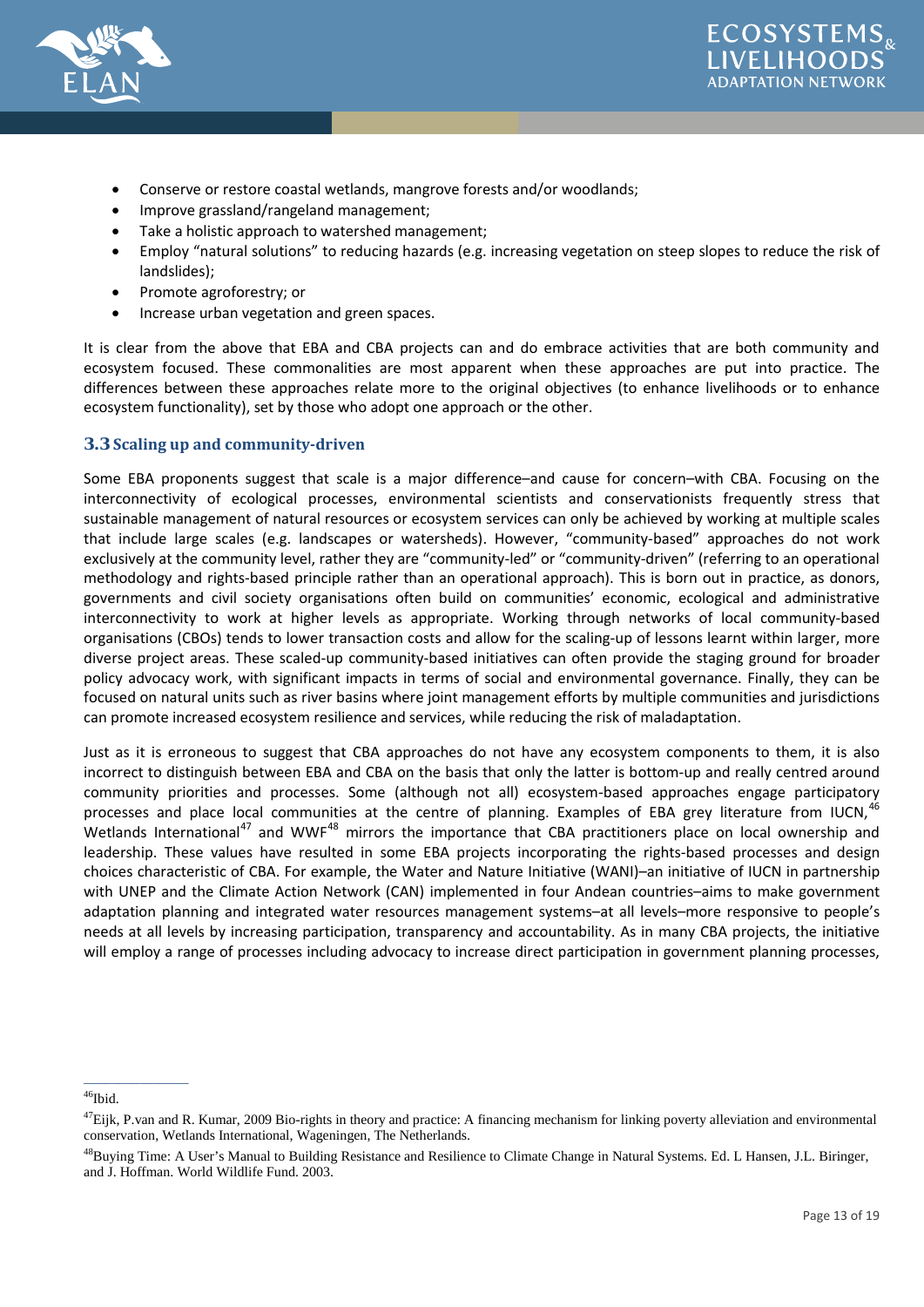

in particular watershed management planning and participatory research to build adaptive capacity and inform national and sectorial adaptation policies.

Where, then, are the clear and consistent differences between CBA and EBA? There might not be any. In practice, however, there seems to be a continuum of CBA and EBA approaches applied in the field with substantial overlap at the centre. And further analysis of CBA and EBA projects reveals some important differences between the two approaches as well as within them.

## **3.4 Accounting for ecological and social complexity**

Many initiatives fail to fully account for complexity in their vulnerability analysis, implementation, monitoring and/or evaluation. This happens in both ways for CBA and EBA projects. For example, CBA projects may not reflect ecological complexities or the nuances of ecosystem resilience thinking. While CBA projects often address the degradation of soils, watersheds, forests, etc., practitioners tend to view adaptation threats and solutions in terms of natural resources rather than complex ecosystems. This can be problematic because natural resource-thinking–with its focus on agricultural yields, water, forest products, fisheries, etc.–rarely considers crucial "second-tier" ecosystem goods and services such as pollination, climate regulation, or genetic diversity;<sup>[49](#page-13-0)</sup> the interconnections between different natural systems; trade–offs between different users of ecosystems (upstream and downstream users). Few CBA vulnerability assessments look at potential indirect impacts on ecosystems including larger scale effects, and the risk of maladaptation from these.

Moreover, while some EBA projects incorporate social complexities, others do not. Particular challenges for EBA include understanding and failing to consider the unique needs of marginalised social groups, making project design choices that exacerbate local power imbalances; applying token versus meaningful participation and the capture of benefits only by local elites.

#### **3.5 Accounting for ecological and social complexity**

EBA, based on the UNCBD definition, is about using biodiversity and ecosystem services as part of an overall strategy to help people adapt to the adverse impacts of climate.<sup>[50](#page-13-0)</sup> On occasions its name has been used in the promotion of alternative livelihoods or community labour for the primary purpose of helping endangered species or biological communities adapt to the impacts of climate change. $51$  The former is people-centred, while the latter is biodiversitycentred. Kenneth Hewitt (1997:58) provides, however, perhaps the best argument for a symbiotic approach to adaptation in his seminal book, Regions of Risk, "*the separation of society and environment in the hazards paradigm creates geographical and ecological fiction (…) a natural force is not dangerous in itself but becomes so in relation to human activities and values.*"

The artificial separation between community-based and ecosystem-based approaches to adaptation is misleading, as in practice, ecological concerns are often at the heart of efforts by local community organisations endeavouring to secure

<span id="page-13-0"></span><sup>&</sup>lt;sup>49</sup>Millennium Ecosystem Assessment, 2005. Ecosystems and Human Well-being: Biodiversity Synthesis. World Resources Institute, Washington, DC. / TEEB (2010) The Economics of Ecosystems and Biodiversity: Mainstreaming the Economics of Nature: A synthesis of the approach, conclusions and recommendations of TEEB.

<sup>50</sup>Secretariat of the Convention on Biological Diversity. 2009.

<sup>51</sup>WWF, English Nature, RSPB and IUCN, 2005 Climate Change and Nature: Adapting for the Future, Gland, Switzerland: WWF-International.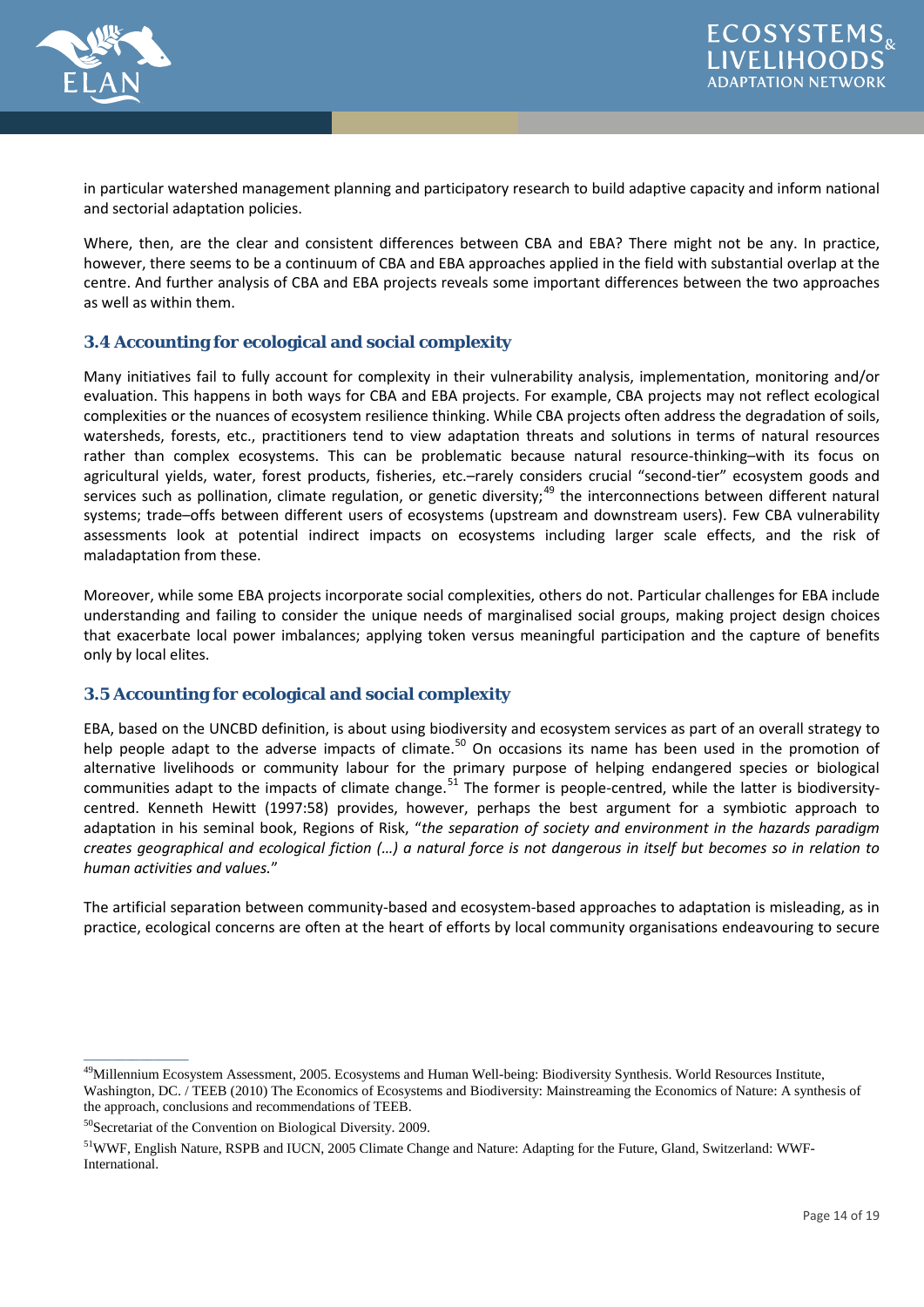

their rights over land and resources. Similarly, sound governance of ecosystems and natural resources often hinges on robust community-based organisations and institutions capable of excluding outsiders and of defining and defending limits, rights and obligations of resource users.

As Blaikie, P. et al (1997:37) suggest, "*a safe environment is the goal (…) but it is also the means. Reducing vulnerability to disasters will be shown to be tied with increased resource access and empowerment of marginal groups*." So adaptation to climate change will hinge on empowering local marginal groups to secure access to resources and adequately manage the ecosystems on which they depend, thus helping build resilience. This will allow communities to facilitate adaptation of their natural systems so that they can continue to provide ecosystem services in a changing world. In short, ecosystem based adaptation can be considered a means to an end.

# **4. Conclusions**

## **4.1 A symbiotic approach to people- and ecosystem-centred adaptation**

As lessons from the field suggest, the similarities and opportunities for shared learning between the two emerging approaches to adaptation may be far more significant than their differences. Indeed, to the extent that both CBA and EBA stress the relevance of local specificities; recognise the role of ecosystem goods and services in people-centred adaptation; and operate at scale, building from the bottom up, there should not be fundamental tensions between the two. Together, both approaches have a better chance to forcefully address short-comings of the mainstream top-down, "hard" infrastructure-based approach to adaptation, and promote more balanced and integrated approaches.

A growing number of organisations are converging at the centre of a conceptual continuum between CBA and EBA, and ELAN is a good example of this. In that space, they are promoting a critical and constructive dialogue about how to improve their effectiveness in climate adaptation and there are valuable opportunities for cross-learning and improvement. For instance, practitioners using the ecosystem approaches can learn how to better understand and address socio-economic complexities in vulnerability assessments; build on the priorities and capacities of local people including mobile groups not locally represented; identify, test and validate traditional knowledge; strengthen the social aspects of their M&E systems; and ensure that interventions build rather than undermine social capital (a key constituent of adaptive capacity). Meanwhile, practitioners focusing on communities in their development work can learn how to better understand and respect ecological complexity (including climate-induced changes to ecosystems); incorporate ecosystem goods and services in community-led adaptation strategies and build ecosystem resilience; adapt management systems to ecosystem or landscape scales; incorporate the latest science on climate change impacts on social and environmental systems in participatory vulnerability analyses; build environmental integrity into M&E systems; ensure that interventions build rather than undermine natural capital(another key constituent of adaptive capacity),and help facilitate adaptation of natural systems. Finally, by abating environmental degradation it is also possible to minimise some of the indirect negative socio-economic impacts of climate change, such as decreases in health conditions and increases in conflicts over scarcer resources, such as water, or climate-induced migration to urban are asill-equipped to handle rapid population growth.

While there is much that CBA and EBA practitioners should teach each other, no single organisation can do everything. Collaborative partnerships are becoming more important than ever before, due to the scale, complexity, urgency and uncertainty of the challenges that ecosystems and poor people are facing in a changing world. There is also scope for collaborative learning. For instance, many CBA and EBA practitioners are trying to mainstream adaptation into preexisting decentralised development, conservation and/or disaster risk management planning processes. This provides programmes and projects with ready-made platforms for bottom-up adaptation planning and action, as well as structured articulation within large-scale government systems. An agenda for collaborative learning about mainstreaming, for instance, could prove invaluable. Such an agenda could contribute to overcoming the artificial divide between the Human Rights-based and Community-based Adaptation approaches from the Ecosystem-based Adaptation approach, thus complementing the dominant infrastructure-based approach to adaptation (hard adaptation) espoused by many major international financial institutions. A common agenda is probably the best way of making the case for an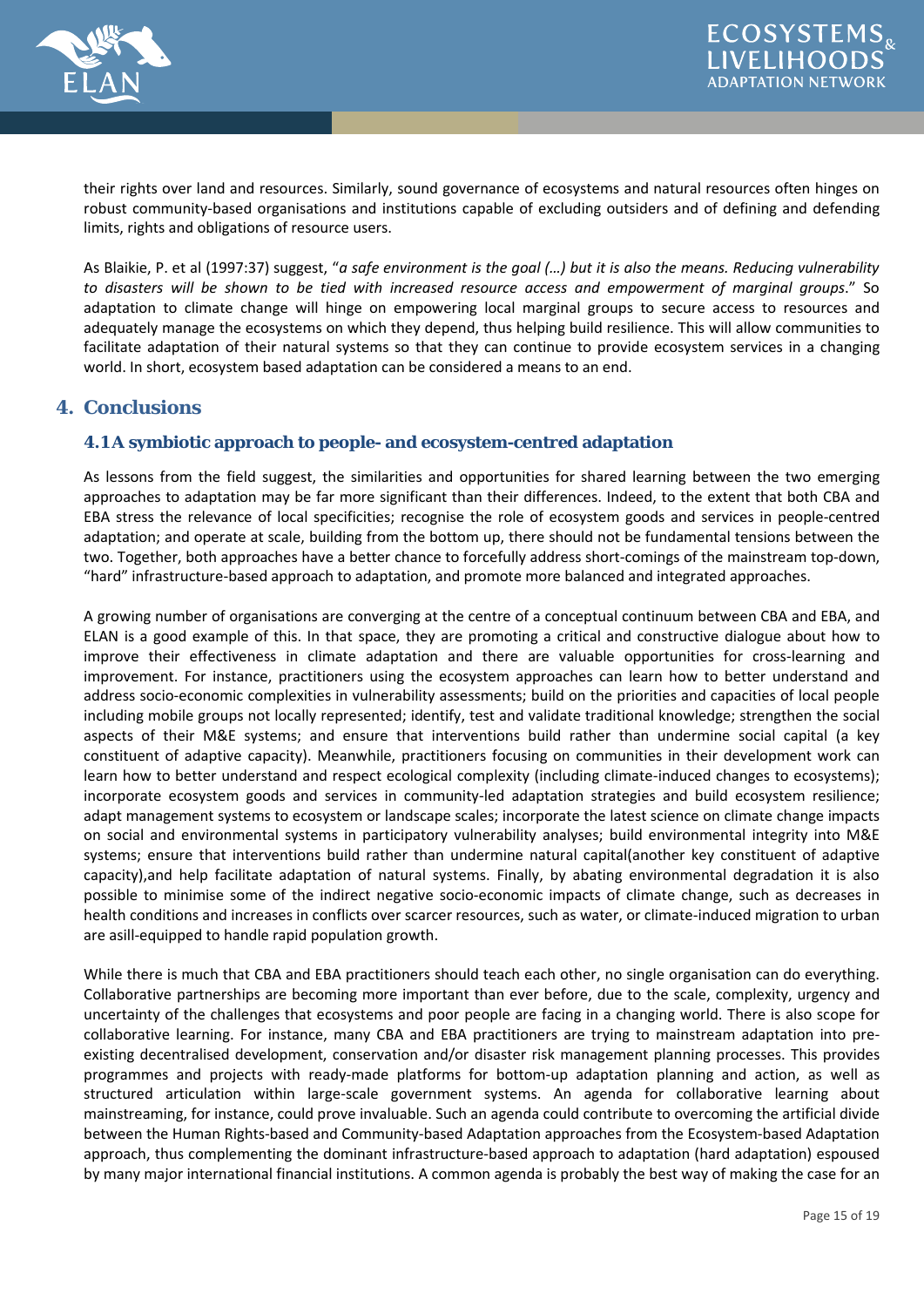

 $\overline{\phantom{a}}$ 

inclusive approach to adaptation which is respectful of human rights, which empowers communities, and manages ecosystems in a way that enhances resilience and adaptation over time.

Some obstacles to closer cooperation between CBA and EBA practitioners remain. These include differences in epistemologies and professional vocabulary; differences in values; erroneous assumptions about what others do and do not do; and organisational agendas, and perceptions that funding is limited. One way forward may be to demonstrate the practical challenges and the very real advantages of a bottom-up, localised and collaborative approach to adaptation.

## **4.2 Towards an integrated approach to adaptation:**

Reflecting consensus between several leading conservation and development practitioners, this article defines an integrated approach as:

#### *"adaptation planning and action that adheres both to human rights-based principles and principles of sound environmental management, recognising their inter-dependent roles in successfully managing climate variability and long-term change."*

This working definition provides a conceptual framework applicable to all types and levels of people-centred adaptation. Hence, this paper clearly points to the need for a symbiotic approach to adaptation which truly empowers local communities to manage ecosystems under resilient governance arrangements that can provide the ecosystem services on which they depend.

Key steps to achieve such a symbiotic approach to adaptation should build on the experiences gained in the field of disaster risk reduction (DRR), human migration, and other disciplines like community-based natural resource management (CBNRM), community forest/fishery management, and ecosystem management principles. Adaptation will require addressing both climatic and non-climatic drivers of risk.

Finally, a definition here proposed for an integrated approach to adaptation that synthesises lessons from practice in the field of development and conservation, practice can be based on the following statements:<sup>[52](#page-15-0)</sup>

- Promote localised and forward-looking adaptation solutions that enhance the adaptive capacity of ecosystems on which people depend, providing security in the longer term to both people and ecosystems. In other words, it is possible to promote rights-based, community-based adaptation that is environmentally sound;
- Develop compelling arguments to privilege funding for community-led, environmentally appropriate approaches to adaptation in the face of "hard" adaptation policies that prioritise short-term, high-cost infrastructure, often to the detriment of long-term sustainable human development approaches;
- Embrace opportunities offered by natural infrastructure for adaptation and disaster risk reduction, which–if combined with or implemented as an alternative to hard infrastructure - can in many cases be less costly and/or more effective than relying solely on hard infrastructure;
- Plan natural resource-based adaptation interventions while considering the fact that ecosystems are also subject to change, and may not be able to provide the hoped-for goods and services in the future;

<span id="page-15-0"></span><sup>&</sup>lt;sup>52</sup>This also concurs with: Andrade, A., Córdoba, R., Dave, R., Girot, P., Herrera-F, B., Munroe, R., Oglethorpe, J., Pramova, E., Watson, J., and Vergara, W. 2011. Draft Principles and Guidelines for Integrating Ecosystem-Based Approaches to Adaptation in Project and Policy Design: A Discussion Document. CEM/IUCN, CATIE. Kenya.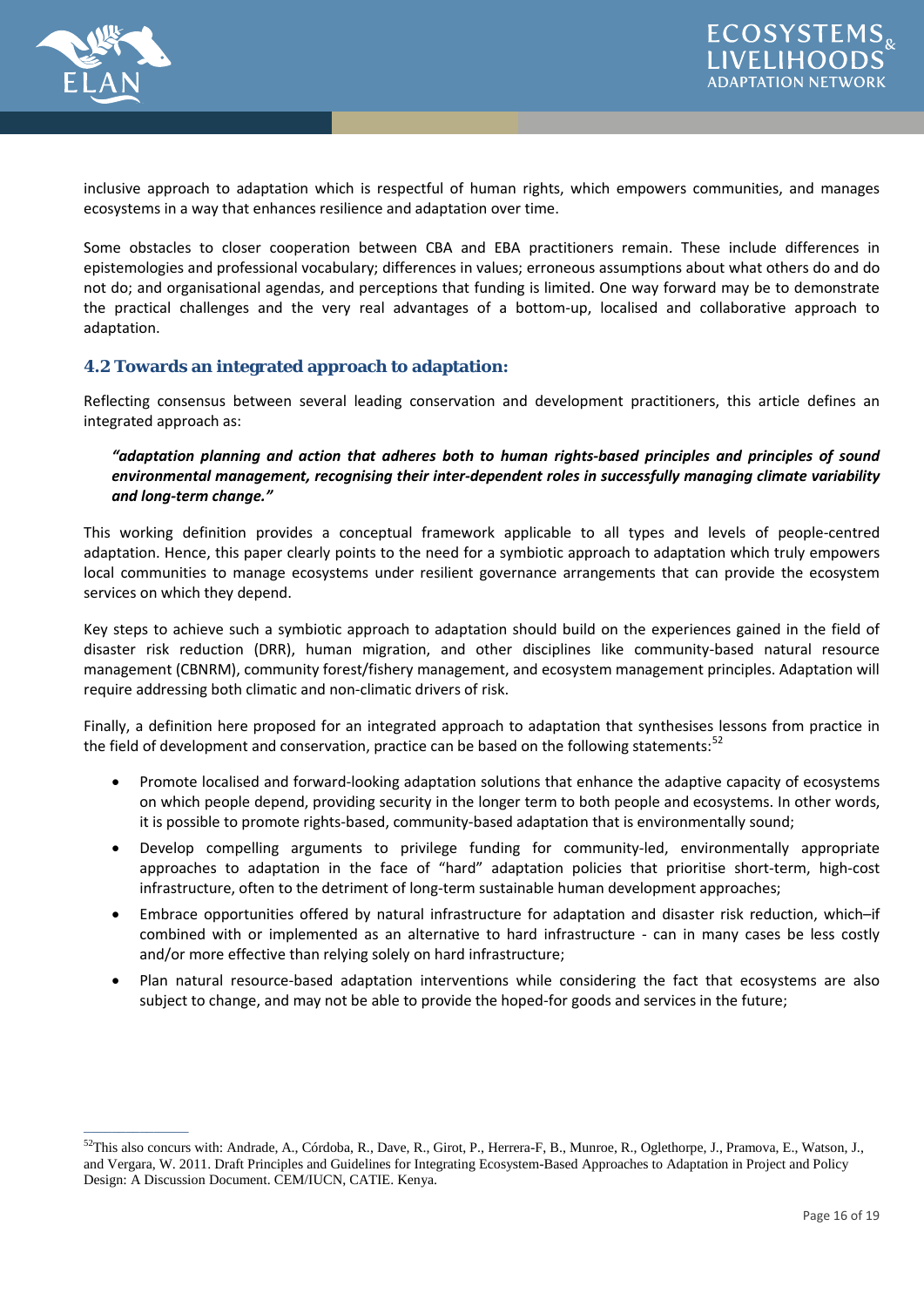



- Focus on building resilience and promoting adaptation for natural systems and species by promoting healthy, flexible ecosystems and reducing non-climate stressors, while at the same time assessing and addressing vulnerabilities and adaptation needs of people living in the area currently, those using it periodically or of those who may have to move into the area in the future. This reinforces the need for community-based conservation and rural development efforts, thus providing livelihood opportunities that work to minimise new pressures on ecosystems and reduce existing ones in an effort to adapt to advancing climate change;
- Tackle fundamental justice and governance issues in terms of climate justice, access rights to natural resources such as water, and other resources critical to local livelihoods. Secure access to other public goods, recognizing that significant changes may be necessary in future governance arrangements and institutions in order to achieve adaptation in a changing world;
- And, finally, proactively develop and enhance cross-sectoral partnerships and rapid learning to promote integrated approaches to adaptation, building on community innovation and sharing successes.

# **References**

Aguilar, L. 2009. Training Manual on Gender and Climate Change, IUCN, UNDP and GGCA, Gland, Switzerland.

Andrade, A, Córdoba,R., Dave,R., Girot, P., Herrera-F, B., Munroe, R., Oglethorpe, J., Pramova, E., Watson, J., Vergara, W. 2011. Draft Principles and Guidelines for Integrating Ecosystem-Based Approaches to Adaptation in Project and Policy Design: A Discussion Document. CEM/IUCN, CATIE. Kenya.

Barrow, E. and W. Mlenge (2003).Trees as Key to Pastoralist Risk Management in Semi-Arid Landscapes in Shinyanga, Tanzania, and Turkana, Kenya. International Conference on Rural Livelihoods, Forest and Biodiversity, Bonn, Germany, CIFOR.

Berkes, Fikret and Carl Folke, 1998. Linking Social and Ecological Systems: Management Practices and Social Mechanisms for Building Resilience, Cambridge: Cambridge University Press

Blaikie, P.; Cannon, T., Davis I. and Wisner, B. 1997. At Risk: Natural Hazards, People's Vulnerability and Disasters, London: Routledge.

CARE International 2010. *2010-2014 Climate Change Strategic Plan*.

CARE Bangladesh 2010. Chameli Begum's Story of Livelihood Adaptation: Duck Rearing in the face of Climatic Vulnerability, See [www.careclimatechange.org/files/stories/Chameli\\_Begum\\_Duc\\_%20Rearing.pdf.](http://www.careclimatechange.org/files/stories/Chameli_Begum_Duc_%20Rearing.pdf)

Colls A., N. Ash and N. Ikkala. 2009. Ecosystem-based Adaptation: a natural response to climate change. Gland, Switzerland: IUCN. 16pp.

Convention of Biological Diversity 2000. The Ecosystem Approach. Decision V/6. Secretariat of the Convention on Biological Diversity, Montreal, Canada.

Crooks, S., D. Herr, J. Tamelander, D. Laffoley, and J. Vandever 2011. Mitigating Climate Change through Restoration and Management of Coastal Wetlands and Near-shore Marine Ecosystems: Challenges and Opportunities, World Bank Environment Department Papers, Marine Ecosystem Series, No.121.

DfID 2010. Saving Lives, Preventing Suffering and Building Resilience: The UK Government's Humanitarian Policy, London: DfID.

Dodman, D. and D. Mitlin 2011. Challenges for community-based adaptation: discovering the potential for transformation, Journal of International Development DOI: 10.1002/jid.1772.

Dudley, N., S. Stolton, À. Belokurov, L.Krueger, N. Lopoukhine, K. MacKinnon, T. Sandwith and N. Sekhran [editors] 2009. Natural Solutions: Protected Areas helping people cope with climate change, IUCN-WCPA, TNC, UNDP, WCS, The World Bank and WWF, Gland, Switzerland, Washington DC and New York, USA.

Eijk, P. van and R. Kumar, 2009. Bio-rights in theory and practice: A financing mechanism for linking poverty alleviation and environmental conservation, Wetlands International, Wageningen, The Netherlands.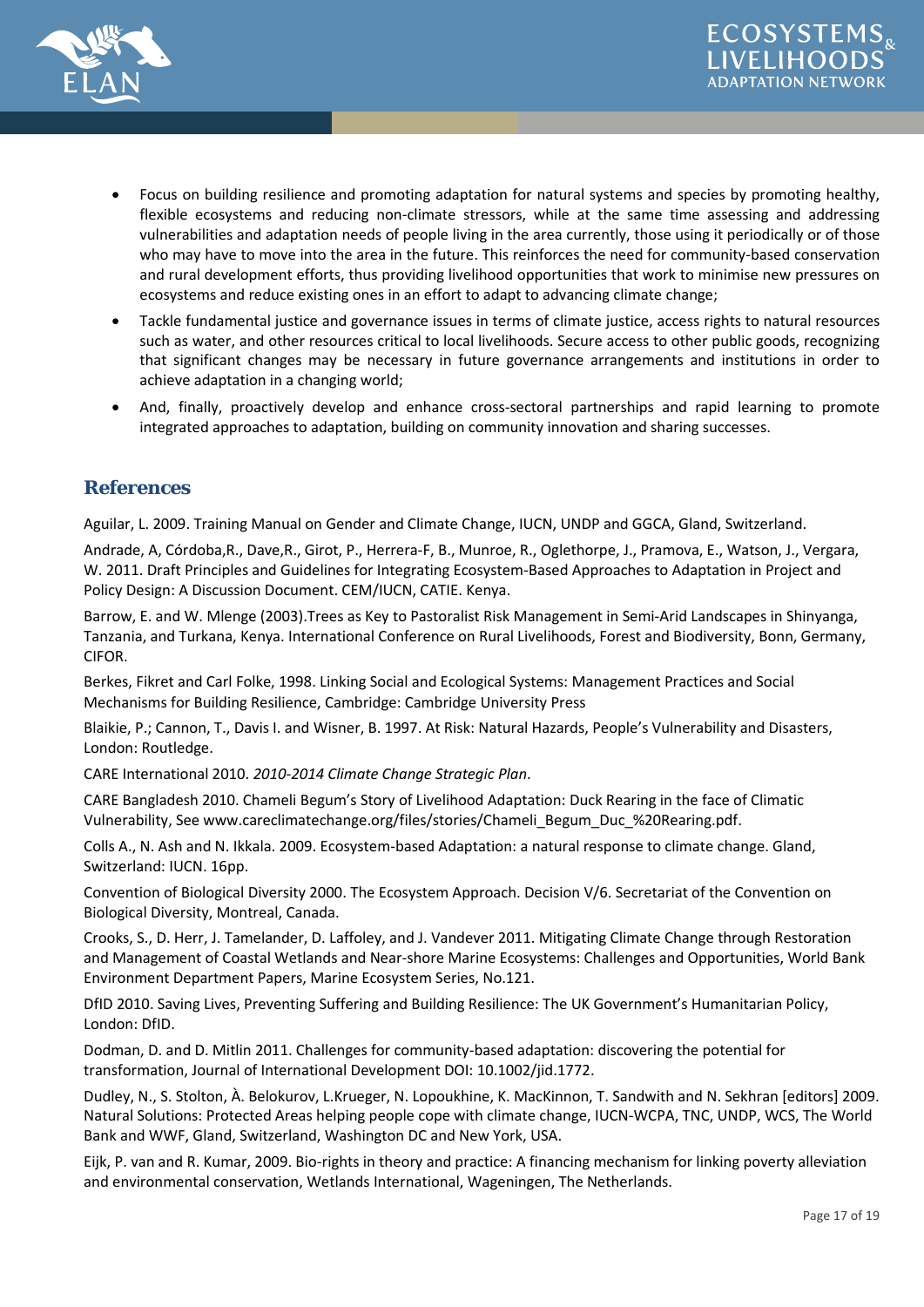



Hardin, G. 1968. The tragedy of the commons Science, New Series, Vol. 162, No. 3859. (Dec. 13, 1968), pp. 1243-1248. Hewitt, Kenneth 1997. Regions of Risk: A geographical introduction to disasters, London: Longman Ltd.

Huq, S. and H. Reid 2007. Community-Based Adaptation: A Vital Approach to the Threat Climate Change Poses to the Poor. An IIED briefing paper. IIED, London.

Intergovernmental Panel on Climate Change (IPCC) 2011. Special Report on Managing the Risks of Extreme Events and Disasters to Advance Climate Change Adaptation (SREX), Summary for Policy Makers, Kampala: IPCC.

International Federation of Red Cross/Red Crescent Societies, 2011. World Disasters Report 2011, Focus on hunger and malnutrition, Geneva: IFRC.

International Strategy for Disaster Reduction-ISDR-2005. Hyogo Framework for Action 2005-2015: Building the Resilience of Nations and Communities to Disasters, Geneva: ISDR.

International Union for Conservation of Nature (IUCN). 2009. Ecosystem-based Adaptation (EBA), Policy Briefing.

International Union for the Conservation of Nature (IUCN) 2010. Integrated Ecosystems & Livelihoods Approaches: Preliminary findings from a projects' review. Ed. Pauline Buffle and Gretel Gambarelli, Gland: IUCN.

Jones, A n.d. Incorporation of a Rights-Based Approach into CARE's Program Cycle: A Discussion Paper for CARE's Program Staff. CARE International: Geneva.

LeRoy Poff, N., J. D. Allan, M. B. Bain, J. R. Karr, K. L. Prestegaard, B. D. Richter, R. E. Sparks, J. C. Stromberg 1997. The Natural Flow Regime. BioScience, Vol. 47, No. 11. (Dec., 1997), pp. 769-784.

Levine, S, E. Ludi and L. Jones 2011. Rethinking Support for Adaptive Capacity to Climate Change: The Role of Development Interventions, ACCRA, London: ODI.

McCaston, K. 2005. Moving CARE's Programming Forward: Unifying Framework for Poverty Eradication & Social Justice and Underlying Causes of Poverty, CARE International: Geneva.

Millennium Ecosystem Assessment, 2005. Ecosystems and Human Well-being: Biodiversity Synthesis. World Resources Institute, Washington, DC.

Monela, G. C., S. A. O. Chamshama, R. Mwaipopo and D. M. Gamassa (2005).A Study on the Social, Economic and Environmental Impacts of Forest Landscape Restoration in Shinyanga Region, Tanzania. Dar-es-Salaam, Tanzania, Forestry and Beekeeping Division of the Ministry of Natural Resources and Tourism, United Republic of Tanzania, and IUCN - The World Conservation Union Eastern Africa Regional Office**:** xvii +205.

Ostrom, Elinore 1990. Governing the Commons: The evolution of Institutions for Collective Action, New York: University of Cambridge Press.

Oxfam, 2007. OXFAM International Strategic Plan 2007-2012, London: Oxfam.

Reid, H., M. Alam, R. Berger, T. Cannon, S. Huq and A. Milligan 2009. Community-based adaptation to climate change: an overview in Community-based adaptation to climate change. Participatory Learning and Action 60: 11-33. IIED, London.

Reid, H., J. Phillips and M. Heath 2009. Natural Resilience: Healthy ecosystems as climate shock insurance. IIED Briefing, December 2009. IIED, London.

Rossing, T, A. Otzelberger and P. Girot 2012. Scaling- up the use of tools for community-based adaptation: Issues and challenges, Proceedings of the 5th Community-Based Adaptation Conference, Dhaka, Bangladesh, April 2011, IIED, London (in press).

Secretariat of the Convention on Biological Diversity 2000. Ecosystem Approach Principles. Endorsed at the fifth Conference of the Parties to the Convention on Biological Diversity (CoP 5 in Nairobi, Kenya; May 2000/Decision V/6).

Secretariat of the Convention on Biological Diversity 2009. Connecting Biodiversity and Climate Change Mitigation and Adaptation: Report of the Second Ad Hoc Technical Expert Group on Biodiversity and Climate Change. Montreal, Technical Series No. 41, 126 pages.

Secretariat of the Convention on Biological Diversity 2009. Op cit.